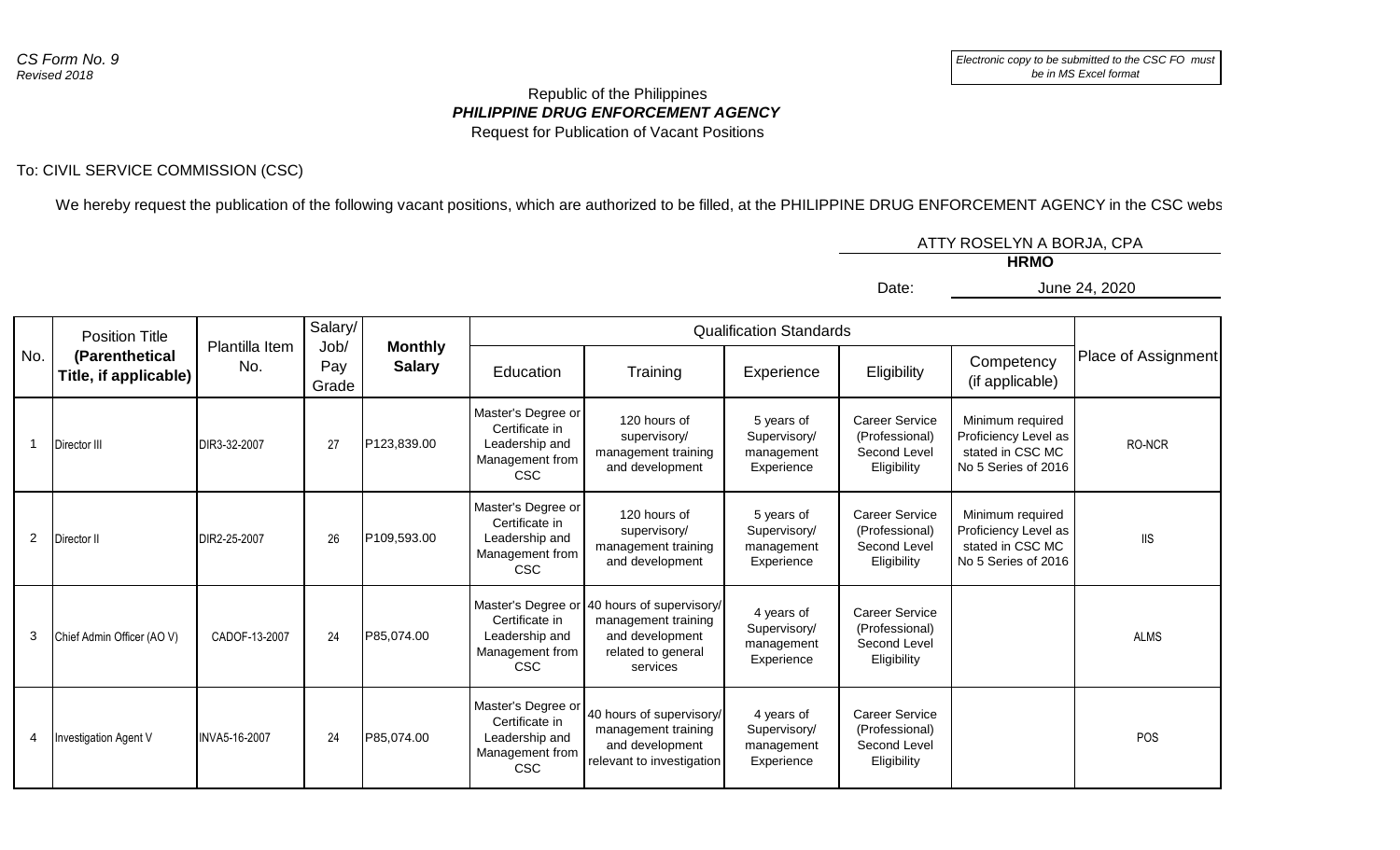| 5  | Investigation Agent V          | INVA5-32-2007 | 24 | P85,074.00 | Master's Degree or<br>Certificate in<br>Leadership and<br>Management from<br><b>CSC</b> | 40 hours of supervisory/<br>management training<br>and development<br>relevant to investigation | 4 years of<br>Supervisory/<br>management<br>Experience | <b>Career Service</b><br>(Professional)<br>Second Level<br>Eligibility | RO <sub>8</sub> |
|----|--------------------------------|---------------|----|------------|-----------------------------------------------------------------------------------------|-------------------------------------------------------------------------------------------------|--------------------------------------------------------|------------------------------------------------------------------------|-----------------|
| 6  | Investigation Agent V          | INVA5-84-2018 | 24 | P85,074.00 | Master's Degree or<br>Certificate in<br>Leadership and<br>Management from<br><b>CSC</b> | 40 hours of supervisory/<br>management training<br>and development<br>relevant to investigation | 4 years of<br>Supervisory/<br>management<br>Experience | <b>Career Service</b><br>(Professional)<br>Second Level<br>Eligibility | RO-NCR          |
| 7  | Investigation Agent III        | INVA3-11-2018 | 22 | P66,867.00 | <b>Bachelor's Degree</b><br>relevant to the job                                         | 8 hours of relevant<br>training                                                                 | 2 years of relevant<br>experience                      | Career Service<br>(Professional)<br>Second Level<br>Eligibility        | RO <sub>2</sub> |
| 8  | Investigation Agent III        | INVA3-19-2018 | 22 | P66,867.00 | <b>Bachelor's Degree</b><br>relevant to the job                                         | 8 hours of relevant<br>training                                                                 | 2 years of relevant<br>experience                      | <b>Career Service</b><br>(Professional)<br>Second Level<br>Eligibility | RO <sub>3</sub> |
| 9  | Investigation Agent III        | INVA3-30-2018 | 22 | P66,867.00 | <b>Bachelor's Degree</b><br>relevant to the job                                         | 8 hours of relevant<br>training                                                                 | 2 years of relevant<br>experience                      | <b>Career Service</b><br>(Professional)<br>Second Level<br>Eligibility | <b>RO 4-B</b>   |
| 10 | Investigation Agent III        | INVA3-35-2018 | 22 | P66,867.00 | Bachelor's Degree<br>relevant to the job                                                | 8 hours of relevant<br>training                                                                 | 2 years of relevant<br>experience                      | <b>Career Service</b><br>(Professional)<br>Second Level<br>Eligibility | RO <sub>5</sub> |
|    | 11 Investigation Agent III     | INVA3-47-2018 | 22 | P66,867.00 | Bachelor's Degree<br>relevant to the job                                                | 8 hours of relevant<br>training                                                                 | 2 years of relevant<br>experience                      | <b>Career Service</b><br>(Professional)<br>Second Level<br>Eligibility | RO <sub>8</sub> |
| 12 | Investigation Agent III        | INVA3-49-2018 | 22 | P66,867.00 | Bachelor's Degree<br>relevant to the job                                                | 8 hours of relevant<br>training                                                                 | 2 years of relevant<br>experience                      | Career Service<br>(Professional)<br>Second Level<br>Eligibility        | RO <sub>8</sub> |
|    | 13 Investigation Agent III     | INVA3-52-2018 | 22 | P66,867.00 | Bachelor's Degree<br>relevant to the job                                                | 8 hours of relevant<br>training                                                                 | 2 years of relevant<br>experience                      | Career Service<br>(Professional)<br>Second Level<br>Eligibility        | RO <sub>8</sub> |
| 14 | <b>Investigation Agent III</b> | INVA3-74-2018 | 22 | P66,867.00 | Bachelor's Degree<br>relevant to the job                                                | 8 hours of relevant<br>training                                                                 | 2 years of relevant<br>experience                      | Career Service<br>(Professional)<br>Second Level<br>Eligibility        | RO 13           |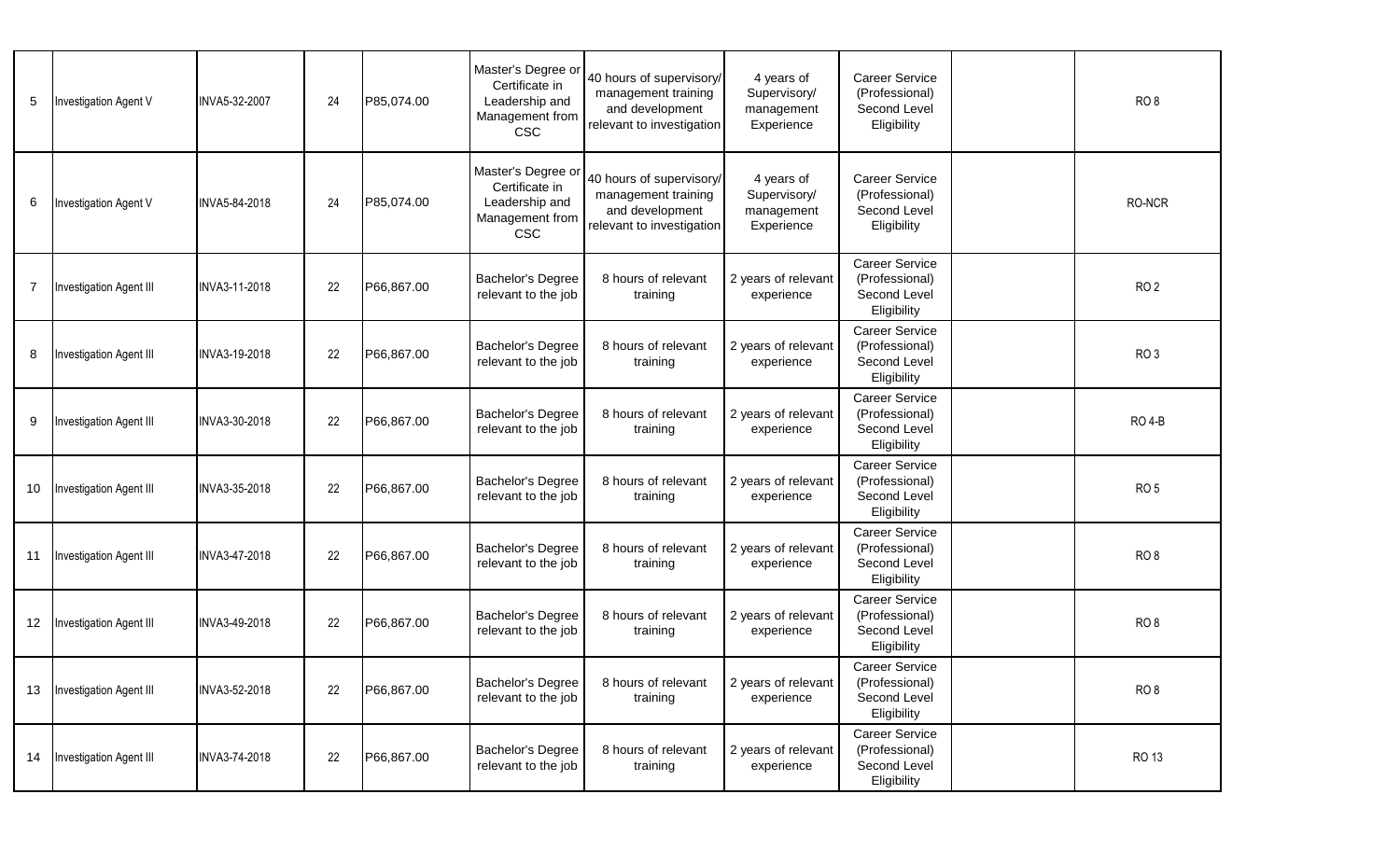| 15 | <b>Investigation Agent III</b> | INVA3-78-2018 | 22 | P66,867.00 | <b>Bachelor's Degree</b><br>relevant to the job | 8 hours of relevant<br>training | 2 years of relevant<br>experience | <b>Career Service</b><br>(Professional)<br>Second Level<br>Eligibility | ARMM            |
|----|--------------------------------|---------------|----|------------|-------------------------------------------------|---------------------------------|-----------------------------------|------------------------------------------------------------------------|-----------------|
| 16 | Attorney III                   | ATY3-10-2016  | 21 | P59,353.00 | <b>Bachelors of Laws</b>                        | 4 hours of relevant<br>training | I years of relevant<br>experience | RA 1080                                                                | <b>RO 4-B</b>   |
| 17 | Attorney III                   | ATY3-11-2016  | 21 | P59,353.00 | <b>Bachelors of Laws</b>                        | 4 hours of relevant<br>training | 1 years of relevant<br>experience | RA 1080                                                                | RO <sub>5</sub> |
| 18 | Attorney III                   | ATY3-1-2016   | 21 | P59,353.00 | <b>Bachelors of Laws</b>                        | 4 hours of relevant<br>training | 1 years of relevant<br>experience | RA 1080                                                                | <b>IAS</b>      |
| 19 | Attorney III                   | ATY3-12-2016  | 21 | P59,353.00 | <b>Bachelors of Laws</b>                        | 4 hours of relevant<br>training | 1 years of relevant<br>experience | RA 1080                                                                | RO <sub>6</sub> |
| 20 | Attorney III                   | ATY3-14-2016  | 21 | P59,353.00 | <b>Bachelors of Laws</b>                        | 4 hours of relevant<br>training | 1 years of relevant<br>experience | RA 1080                                                                | RO <sub>9</sub> |
| 21 | Attorney III                   | ATY3-15-2016  | 21 | P59,353.00 | <b>Bachelors of Laws</b>                        | 4 hours of relevant<br>training | 1 years of relevant<br>experience | RA 1080                                                                | <b>RO 10</b>    |
| 22 | Attorney III                   | ATY3-17-2016  | 21 | P59,353.00 | <b>Bachelors of Laws</b>                        | 4 hours of relevant<br>training | 1 years of relevant<br>experience | RA 1080                                                                | RO 13           |
| 23 | Attorney III                   | ATY3-18-2007  | 21 | P59,353.00 | <b>Bachelors of Laws</b>                        | 4 hours of relevant<br>training | 1 years of relevant<br>experience | RA 1080                                                                | <b>RO11</b>     |
| 24 | Attorney III                   | ATY3-18-2016  | 21 | P59,353.00 | <b>Bachelors of Laws</b>                        | 4 hours of relevant<br>training | 1 years of relevant<br>experience | RA 1080                                                                | ARMM            |
| 25 | Attorney III                   | ATY3-20-2007  | 21 | P59,353.00 | <b>Bachelors of Laws</b>                        | 4 hours of relevant<br>training | 1 years of relevant<br>experience | RA 1080                                                                | LPS             |
| 26 | Attorney III                   | ATY3-21-2007  | 21 | P59,353.00 | <b>Bachelors of Laws</b>                        | 4 hours of relevant<br>training | 1 years of relevant<br>experience | RA 1080                                                                | <b>LPS</b>      |
| 27 | Attorney III                   | ATY3-23-2007  | 21 | P59,353.00 | <b>Bachelors of Laws</b>                        | 4 hours of relevant<br>training | I years of relevant<br>experience | RA 1080                                                                | RO-NCR          |
| 28 | Attorney III                   | ATY3-25-2010  | 21 | P59,353.00 | <b>Bachelors of Laws</b>                        | 4 hours of relevant<br>training | 1 years of relevant<br>experience | RA 1080                                                                | IAS             |
| 29 | Attorney III                   | ATY3-26-2010  | 21 | P59,353.00 | <b>Bachelors of Laws</b>                        | 4 hours of relevant<br>training | I years of relevant<br>experience | RA 1080                                                                | <b>LPS</b>      |
|    | 30 Attorney III                | ATY3-3-2016   | 21 | P59,353.00 | <b>Bachelors of Laws</b>                        | 4 hours of relevant<br>training | 1 years of relevant<br>experience | RA 1080                                                                | <b>LPS</b>      |
| 31 | Attorney III                   | ATY3-4-2016   | 21 | P59,353.00 | <b>Bachelors of Laws</b>                        | 4 hours of relevant<br>training | I years of relevant<br>experience | RA 1080                                                                | LPS             |
| 32 | Attorney III                   | ATY3-9-2016   | 21 | P59,353.00 | <b>Bachelors of Laws</b>                        | 4 hours of relevant<br>training | 1 years of relevant<br>experience | RA 1080                                                                | RO <sub>3</sub> |
| 33 | Attorney III                   | ATY4-16-2007  | 21 | P59,353.00 | Bachelors of Laws                               | 4 hours of relevant<br>training | years of relevant<br>experience   | RA 1080                                                                | RO <sub>6</sub> |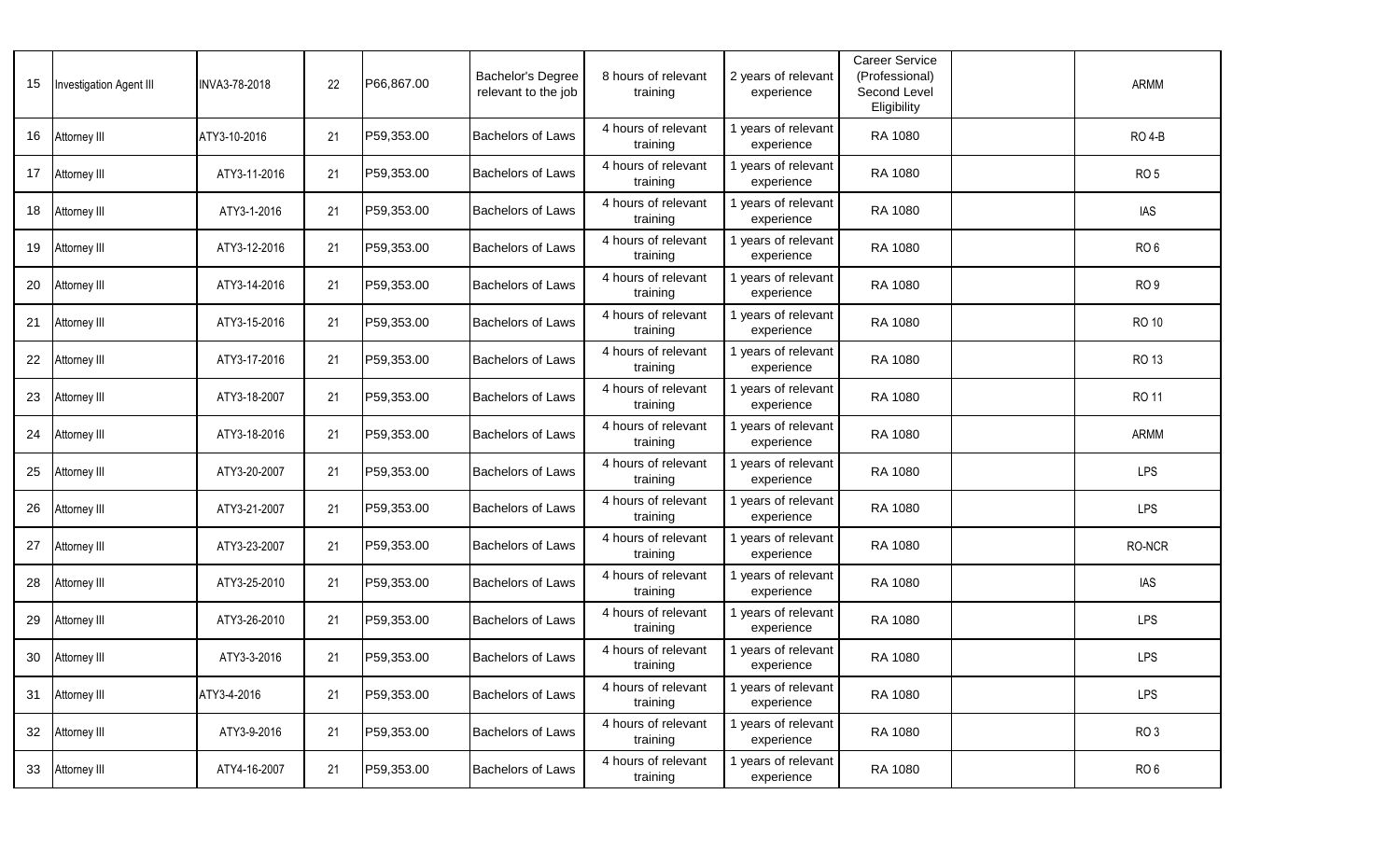| 34 | Attorney III                   | ATY4-26-2007    | 21 | P59,353.00 | <b>Bachelors of Laws</b>                                                                                                                               | 4 hours of relevant<br>training | 1 years of relevant<br>experience | RA 1080                                                                | RO <sub>9</sub> |
|----|--------------------------------|-----------------|----|------------|--------------------------------------------------------------------------------------------------------------------------------------------------------|---------------------------------|-----------------------------------|------------------------------------------------------------------------|-----------------|
| 35 | Medical Officer III            | MDOF3-30-2007   | 21 | P59,353.00 | Doctor of Medicine None Required                                                                                                                       |                                 | None Required                     | RA 1080                                                                | <b>ACAD</b>     |
| 36 | <b>Executive Assistant III</b> | EXA3-16-2007    | 20 | P52,703.00 | Bachelor's Degree                                                                                                                                      | 8 hours of relevant<br>training | 2 years of relevant<br>experience | <b>Career Service</b><br>(Professional)<br>Second Level<br>Eligibility | <b>DDGO</b>     |
| 37 | Admin Officer V (HRMO III)     | ADOF5-26-2007   | 18 | P42,159.00 | Bachelor's Degree                                                                                                                                      | 8 hours of relevant<br>training | 2 years of relevant<br>experience | <b>Career Service</b><br>(Professional)<br>Second Level<br>Eligibility | <b>HRMS</b>     |
| 38 | Administrative Officer V       | ADOF5-8-2020    | 18 | P42,159.00 | Bachelor's Degree                                                                                                                                      | 8 hours of relevant<br>training | 2 years of relevant<br>experience | <b>Career Service</b><br>(Professional)<br>Second Level<br>Eligibility | <b>HRMS</b>     |
| 39 | Chemist III                    | CMT3-85-2007    | 18 | P42,159.00 | Bachelor of<br>Science in<br>Chemistry or an<br>Allied Degree with<br>at least sixty (60)<br>units in<br>professional<br>Chemistry<br>subjects/courses | 8 hours of relevant<br>training | 2 years of relevant<br>experience | RA 1080                                                                | RO <sub>1</sub> |
| 40 | Intelligence Officer III       | INTEL03-17-2007 | 18 | P42,159.00 | Bachelor's Degree                                                                                                                                      | 8 hours of relevant<br>training | 2 years of relevant<br>experience | <b>Career Service</b><br>(Professional)<br>Second Level<br>Eligibility | ARMM            |
| 41 | Investigation Agent I          | INVA1-101-2018  | 18 | P42,159.00 | Bachelor's Degree<br>relevant to the job                                                                                                               | 8 hours of relevant<br>training | 2 years of relevant<br>experience | Career Service<br>(Professional)<br>Second Level<br>Eligibility        | RO <sub>8</sub> |
| 42 | Investigation Agent I          | INVA1-102-2018  | 18 | P42,159.00 | Bachelor's Degree<br>relevant to the job                                                                                                               | 8 hours of relevant<br>training | 2 years of relevant<br>experience | Career Service<br>(Professional)<br>Second Level<br>Eligibility        | RO <sub>8</sub> |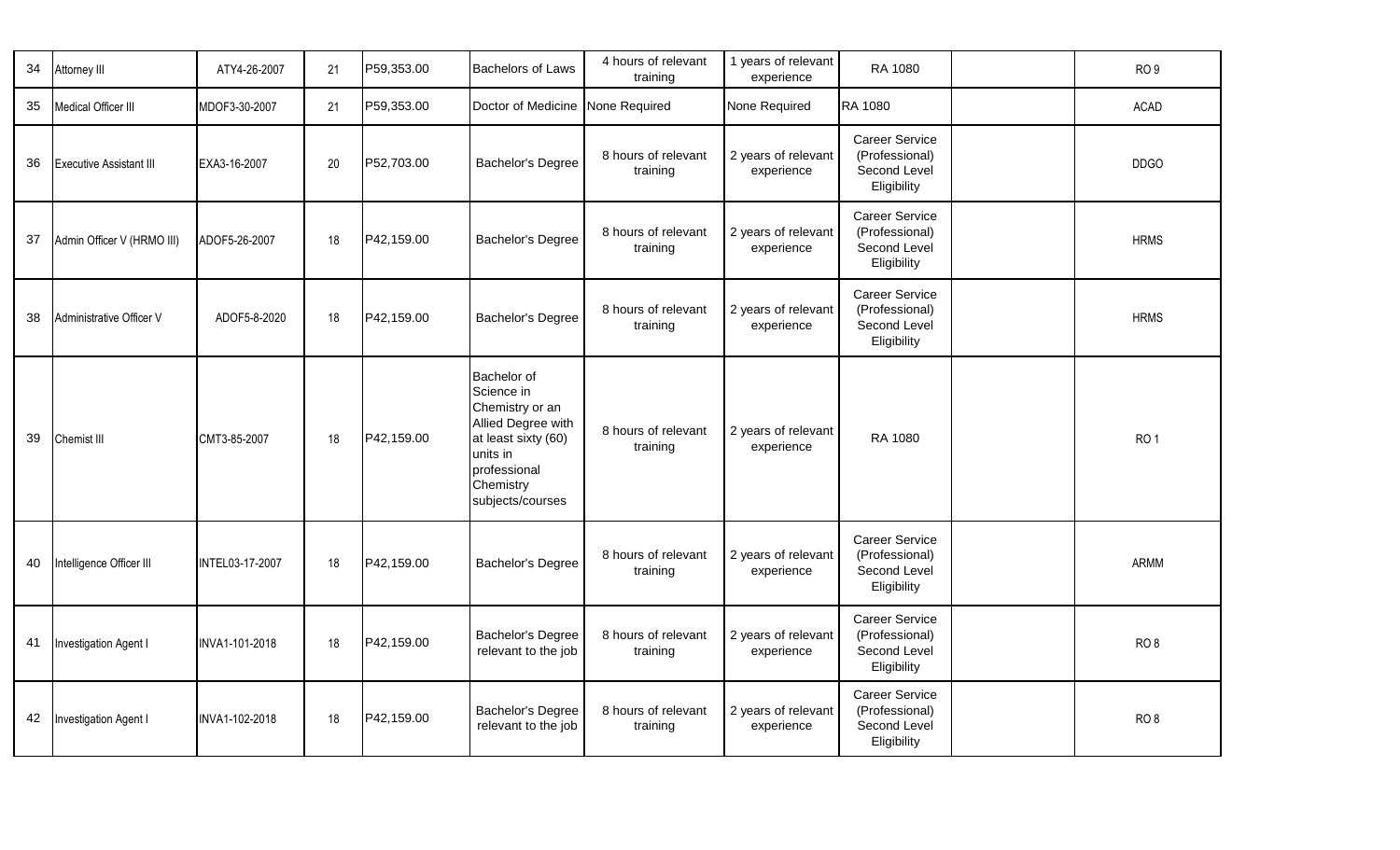| 43 | Investigation Agent I        | INVA1-104-2018 | 18 | P42,159.00 | Bachelor's Degree<br>relevant to the job        | 8 hours of relevant<br>training | 2 years of relevant<br>experience | <b>Career Service</b><br>(Professional)<br>Second Level<br>Eligibility | RO <sub>8</sub> |
|----|------------------------------|----------------|----|------------|-------------------------------------------------|---------------------------------|-----------------------------------|------------------------------------------------------------------------|-----------------|
| 44 | <b>Investigation Agent I</b> | INVA1-105-2018 | 18 | P42,159.00 | Bachelor's Degree<br>relevant to the job        | 8 hours of relevant<br>training | 2 years of relevant<br>experience | <b>Career Service</b><br>(Professional)<br>Second Level<br>Eligibility | RO <sub>9</sub> |
| 45 | <b>Investigation Agent I</b> | INVA1-11-2018  | 18 | P42,159.00 | Bachelor's Degree<br>relevant to the job        | 8 hours of relevant<br>training | 2 years of relevant<br>experience | <b>Career Service</b><br>(Professional)<br>Second Level<br>Eligibility | RO <sub>1</sub> |
| 46 | Investigation Agent I        | INVA1-113-2018 | 18 | P42,159.00 | <b>Bachelor's Degree</b><br>relevant to the job | 8 hours of relevant<br>training | 2 years of relevant<br>experience | <b>Career Service</b><br>(Professional)<br>Second Level<br>Eligibility | <b>RO 10</b>    |
| 47 | <b>Investigation Agent I</b> | INVA1-114-2018 | 18 | P42,159.00 | <b>Bachelor's Degree</b><br>relevant to the job | 8 hours of relevant<br>training | 2 years of relevant<br>experience | <b>Career Service</b><br>(Professional)<br>Second Level<br>Eligibility | <b>RO 10</b>    |
| 48 | <b>Investigation Agent I</b> | INVA1-136-2018 | 18 | P42,159.00 | Bachelor's Degree<br>relevant to the job        | 8 hours of relevant<br>training | 2 years of relevant<br>experience | <b>Career Service</b><br>(Professional)<br>Second Level<br>Eligibility | <b>RO 12</b>    |
| 49 | <b>Investigation Agent I</b> | INVA1-140-2018 | 18 | P42,159.00 | <b>Bachelor's Degree</b><br>relevant to the job | 8 hours of relevant<br>training | 2 years of relevant<br>experience | <b>Career Service</b><br>(Professional)<br>Second Level<br>Eligibility | RO 13           |
| 50 | <b>Investigation Agent I</b> | INVA1-159-2018 | 18 | P42,159.00 | Bachelor's Degree<br>relevant to the job        | 8 hours of relevant<br>training | 2 years of relevant<br>experience | <b>Career Service</b><br>(Professional)<br>Second Level<br>Eligibility | CAR             |
| 51 | Investigation Agent I        | INVA1-160-2018 | 18 | P42,159.00 | Bachelor's Degree<br>relevant to the job        | 8 hours of relevant<br>training | 2 years of relevant<br>experience | <b>Career Service</b><br>(Professional)<br>Second Level<br>Eligibility | CAR             |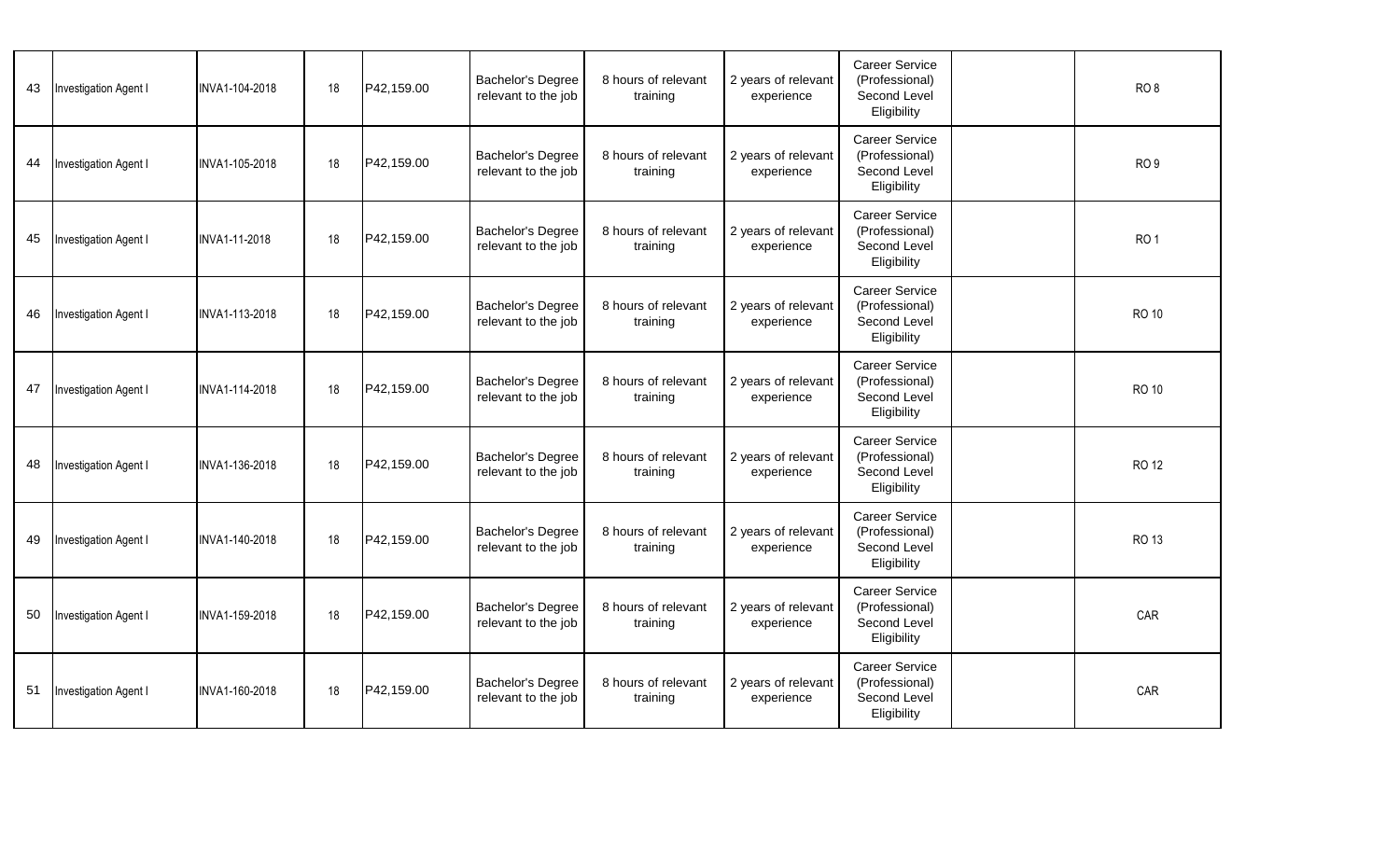| 52 | Investigation Agent I        | INVA1-21-2018 | 18 | P42,159.00 | Bachelor's Degree<br>relevant to the job        | 8 hours of relevant<br>training | 2 years of relevant<br>experience | <b>Career Service</b><br>(Professional)<br>Second Level<br>Eligibility | RO <sub>2</sub> |  |
|----|------------------------------|---------------|----|------------|-------------------------------------------------|---------------------------------|-----------------------------------|------------------------------------------------------------------------|-----------------|--|
| 53 | Investigation Agent I        | INVA1-29-2018 | 18 | P42,159.00 | <b>Bachelor's Degree</b><br>relevant to the job | 8 hours of relevant<br>training | 2 years of relevant<br>experience | <b>Career Service</b><br>(Professional)<br>Second Level<br>Eligibility | RO <sub>3</sub> |  |
| 54 | <b>Investigation Agent I</b> | INVA1-49-2018 | 18 | P42,159.00 | <b>Bachelor's Degree</b><br>relevant to the job | 8 hours of relevant<br>training | 2 years of relevant<br>experience | Career Service<br>(Professional)<br>Second Level<br>Eligibility        | <b>RO 4-A</b>   |  |
| 55 | Investigation Agent I        | INVA1-51-2018 | 18 | P42,159.00 | <b>Bachelor's Degree</b><br>relevant to the job | 8 hours of relevant<br>training | 2 years of relevant<br>experience | <b>Career Service</b><br>(Professional)<br>Second Level<br>Eligibility | <b>RO 4-B</b>   |  |
| 56 | Investigation Agent I        | INVA1-58-2018 | 18 | P42,159.00 | Bachelor's Degree<br>relevant to the job        | 8 hours of relevant<br>training | 2 years of relevant<br>experience | <b>Career Service</b><br>(Professional)<br>Second Level<br>Eligibility | <b>RO 4-B</b>   |  |
| 57 | Investigation Agent I        | INVA1-68-2018 | 18 | P42,159.00 | Bachelor's Degree<br>relevant to the job        | 8 hours of relevant<br>training | 2 years of relevant<br>experience | <b>Career Service</b><br>(Professional)<br>Second Level<br>Eligibility | RO <sub>5</sub> |  |
| 58 | Investigation Agent I        | INVA1-71-2018 | 18 | P42,159.00 | <b>Bachelor's Degree</b><br>relevant to the job | 8 hours of relevant<br>training | 2 years of relevant<br>experience | <b>Career Service</b><br>(Professional)<br>Second Level<br>Eligibility | RO <sub>5</sub> |  |
| 59 | Investigation Agent I        | INVA1-77-2018 | 18 | P42,159.00 | <b>Bachelor's Degree</b><br>relevant to the job | 8 hours of relevant<br>training | 2 years of relevant<br>experience | <b>Career Service</b><br>(Professional)<br>Second Level<br>Eligibility | RO <sub>6</sub> |  |
| 60 | Investigation Agent I        | INVA1-78-2018 | 18 | P42.159.00 | <b>Bachelor's Degree</b><br>relevant to the job | 8 hours of relevant<br>training | 2 years of relevant<br>experience | <b>Career Service</b><br>(Professional)<br>Second Level<br>Eligibility | RO <sub>6</sub> |  |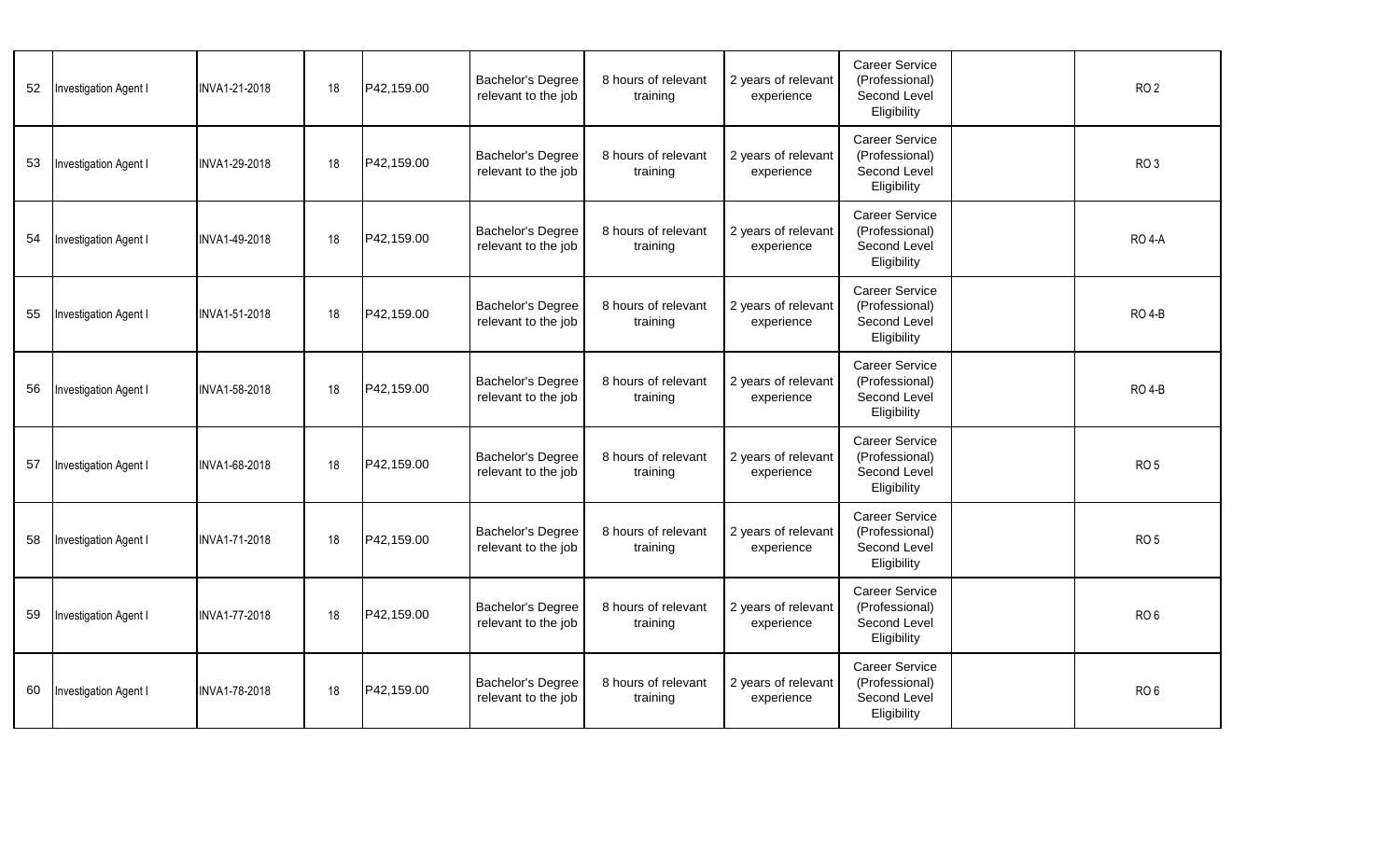| 61 | Investigation Agent I          | INVA1-84-2018   | 18 | P42,159.00 | Bachelor's Degree<br>relevant to the job        | 8 hours of relevant<br>training | 2 years of relevant<br>experience | Career Service<br>(Professional)<br>Second Level<br>Eligibility        | RO <sub>6</sub> |
|----|--------------------------------|-----------------|----|------------|-------------------------------------------------|---------------------------------|-----------------------------------|------------------------------------------------------------------------|-----------------|
| 62 | Investigation Agent I          | INVA1-85-2018   | 18 | P42,159.00 | Bachelor's Degree<br>relevant to the job        | 8 hours of relevant<br>training | 2 years of relevant<br>experience | Career Service<br>(Professional)<br>Second Level<br>Eligibility        | RO <sub>7</sub> |
| 63 | Investigation Agent I          | INVA1-9-2018    | 18 | P42,159.00 | <b>Bachelor's Degree</b><br>relevant to the job | 8 hours of relevant<br>training | 2 years of relevant<br>experience | <b>Career Service</b><br>(Professional)<br>Second Level<br>Eligibility | RO <sub>1</sub> |
| 64 | Investigation Agent I          | INVA1-92-2018   | 18 | P42,159.00 | Bachelor's Degree<br>relevant to the job        | 8 hours of relevant<br>training | 2 years of relevant<br>experience | <b>Career Service</b><br>(Professional)<br>Second Level<br>Eligibility | RO <sub>7</sub> |
| 65 | Investigation Agent I          | INVA1-99-2018   | 18 | P42,159.00 | Bachelor's Degree<br>relevant to the job        | 8 hours of relevant<br>training | 2 years of relevant<br>experience | <b>Career Service</b><br>(Professional)<br>Second Level<br>Eligibility | RO <sub>8</sub> |
| 66 | <b>Training Specialist III</b> | TRNSP3-90-2007  | 18 | P42,159.00 | Bachelor's Degree                               | 8 hours of relevant<br>training | 2 years of relevant<br>experience | <b>Career Service</b><br>(Professional)<br>Second Level<br>Eligibility | ACAD            |
| 67 | Administrative Officer IV      | ADOF4-4-2020    | 15 | P32,053.00 | Bachelor's Degree<br>relevant to the job        | 8 hours of relevant<br>training | 2 years of relevant<br>experience | <b>Career Service</b><br>(Professional)<br>Second Level<br>Eligibility | <b>FMS</b>      |
| 68 | Administrative Officer IV      | ADOF4-5-2020    | 15 | P32,053.00 | Bachelor's Degree<br>relevant to the job        | 8 hours of relevant<br>training | 2 years of relevant<br>experience | Career Service<br>(Professional)<br>Second Level<br>Eligibility        | <b>HRMS</b>     |
|    | 69 Administrative Officer IV   | ADOF4-6-2020    | 15 | P32,053.00 | Bachelor's Degree<br>relevant to the job        | 8 hours of relevant<br>training | 2 years of relevant<br>experience | <b>Career Service</b><br>(Professional)<br>Second Level<br>Eligibility | <b>HRMS</b>     |
| 70 | Intelligence Officer II        | INTEL02-10-2019 | 15 | P32,053.00 | <b>Bachelor's Degree</b>                        | 4 hours of relevant<br>training | 1 years of relevant<br>experience | <b>Career Service</b><br>(Professional)<br>Second Level<br>Eligibility | RO 13           |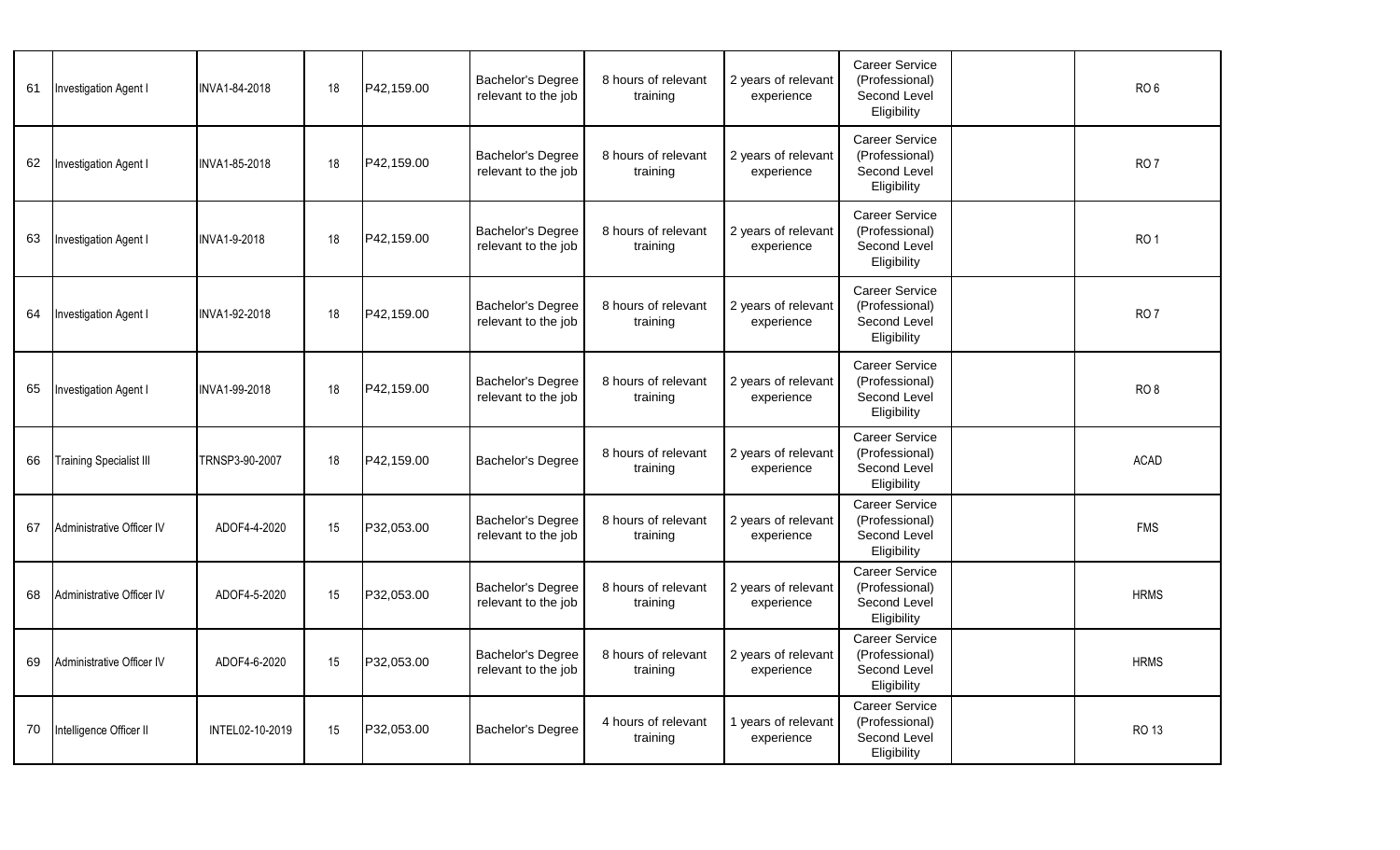| 71 | Intelligence Officer II | INTEL02-102-2018 | 15 | P32,053.00 | <b>Bachelor's Degree</b> | 4 hours of relevant<br>training | 1 years of relevant<br>experience | Career Service<br>(Professional)<br>Second Level<br>Eligibility        | RO <sub>8</sub> |
|----|-------------------------|------------------|----|------------|--------------------------|---------------------------------|-----------------------------------|------------------------------------------------------------------------|-----------------|
| 72 | ntelligence Officer II  | INTEL02-103-2018 | 15 | P32,053.00 | <b>Bachelor's Degree</b> | 4 hours of relevant<br>training | 1 years of relevant<br>experience | Career Service<br>(Professional)<br>Second Level<br>Eligibility        | RO <sub>8</sub> |
| 73 | Intelligence Officer II | INTEL02-104-2018 | 15 | P32,053.00 | <b>Bachelor's Degree</b> | 4 hours of relevant<br>training | 1 years of relevant<br>experience | <b>Career Service</b><br>(Professional)<br>Second Level<br>Eligibility | RO <sub>8</sub> |
| 74 | Intelligence Officer II | INTEL02-112-2018 | 15 | P32,053.00 | <b>Bachelor's Degree</b> | 4 hours of relevant<br>training | 1 years of relevant<br>experience | Career Service<br>(Professional)<br>Second Level<br>Eligibility        | RO <sub>8</sub> |
| 75 | Intelligence Officer II | INTEL02-117-2018 | 15 | P32,053.00 | <b>Bachelor's Degree</b> | 4 hours of relevant<br>training | 1 years of relevant<br>experience | Career Service<br>(Professional)<br>Second Level<br>Eligibility        | RO <sub>9</sub> |
| 76 | Intelligence Officer II | INTEL02-118-2018 | 15 | P32,053.00 | <b>Bachelor's Degree</b> | 4 hours of relevant<br>training | 1 years of relevant<br>experience | <b>Career Service</b><br>(Professional)<br>Second Level<br>Eligibility | RO <sub>9</sub> |
| 77 | Intelligence Officer II | INTEL02-124-2018 | 15 | P32,053.00 | <b>Bachelor's Degree</b> | 4 hours of relevant<br>training | 1 years of relevant<br>experience | <b>Career Service</b><br>(Professional)<br>Second Level<br>Eligibility | <b>RO 10</b>    |
| 78 | Intelligence Officer II | INTEL02-142-2018 | 15 | P32,053.00 | <b>Bachelor's Degree</b> | 4 hours of relevant<br>training | 1 years of relevant<br>experience | Career Service<br>(Professional)<br>Second Level<br>Eligibility        | <b>RO12</b>     |
| 79 | Intelligence Officer II | INTEL02-146-2018 | 15 | P32,053.00 | <b>Bachelor's Degree</b> | 4 hours of relevant<br>training | 1 years of relevant<br>experience | <b>Career Service</b><br>(Professional)<br>Second Level<br>Eligibility | <b>RO12</b>     |
| 80 | Intelligence Officer II | INTEL02-150-2018 | 15 | P32,053.00 | <b>Bachelor's Degree</b> | 4 hours of relevant<br>training | 1 years of relevant<br>experience | <b>Career Service</b><br>(Professional)<br>Second Level<br>Eligibility | RO 13           |
| 81 | Intelligence Officer II | INTEL02-155-2018 | 15 | P32,053.00 | Bachelor's Degree        | 4 hours of relevant<br>training | 1 years of relevant<br>experience | Career Service<br>(Professional)<br>Second Level<br>Eligibility        | RO 13           |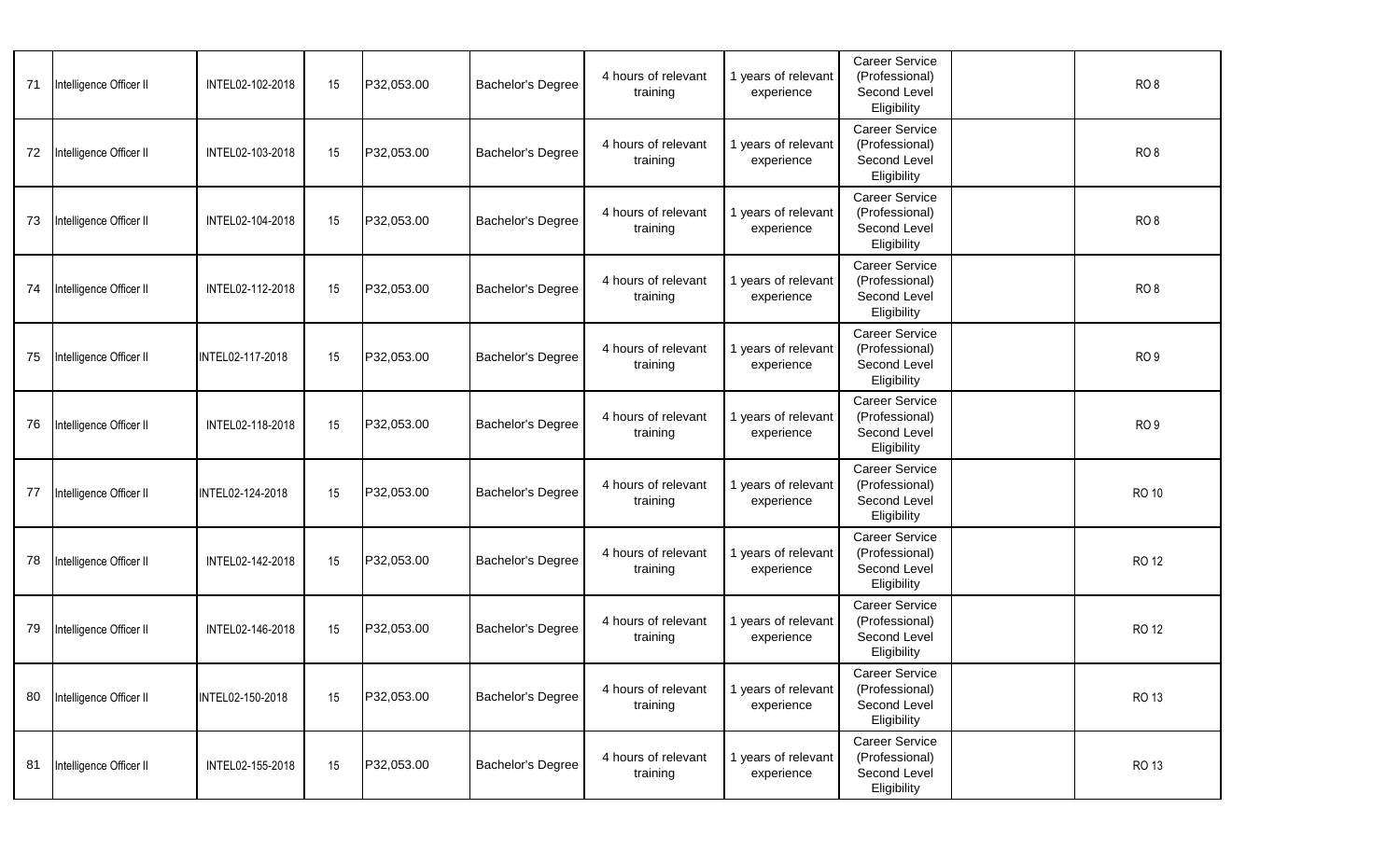| 82 | Intelligence Officer II | INTEL02-157-2018 | 15 | P32,053.00 | <b>Bachelor's Degree</b> | 4 hours of relevant<br>training | 1 years of relevant<br>experience | <b>Career Service</b><br>(Professional)<br>Second Level<br>Eligibility | ARMM   |
|----|-------------------------|------------------|----|------------|--------------------------|---------------------------------|-----------------------------------|------------------------------------------------------------------------|--------|
| 83 | Intelligence Officer II | INTEL02-160-2018 | 15 | P32,053.00 | <b>Bachelor's Degree</b> | 4 hours of relevant<br>training | 1 years of relevant<br>experience | Career Service<br>(Professional)<br>Second Level<br>Eligibility        | ARMM   |
| 84 | Intelligence Officer II | INTEL02-161-2018 | 15 | P32,053.00 | <b>Bachelor's Degree</b> | 4 hours of relevant<br>training | 1 years of relevant<br>experience | <b>Career Service</b><br>(Professional)<br>Second Level<br>Eligibility | ARMM   |
| 85 | Intelligence Officer II | INTEL02-165-2018 | 15 | P32,053.00 | <b>Bachelor's Degree</b> | 4 hours of relevant<br>training | 1 years of relevant<br>experience | <b>Career Service</b><br>(Professional)<br>Second Level<br>Eligibility | ARMM   |
| 86 | Intelligence Officer II | INTEL02-167-2018 | 15 | P32,053.00 | <b>Bachelor's Degree</b> | 4 hours of relevant<br>training | 1 years of relevant<br>experience | Career Service<br>(Professional)<br>Second Level<br>Eligibility        | CAR    |
| 87 | Intelligence Officer II | INTEL02-168-2018 | 15 | P32,053.00 | <b>Bachelor's Degree</b> | 4 hours of relevant<br>training | 1 years of relevant<br>experience | <b>Career Service</b><br>(Professional)<br>Second Level<br>Eligibility | CAR    |
| 88 | Intelligence Officer II | INTEL02-171-2018 | 15 | P32,053.00 | <b>Bachelor's Degree</b> | 4 hours of relevant<br>training | 1 years of relevant<br>experience | <b>Career Service</b><br>(Professional)<br>Second Level<br>Eligibility | CAR    |
| 89 | Intelligence Officer II | INTEL02-174-2018 | 15 | P32,053.00 | <b>Bachelor's Degree</b> | 4 hours of relevant<br>training | 1 years of relevant<br>experience | Career Service<br>(Professional)<br>Second Level<br>Eligibility        | CAR    |
| 90 | Intelligence Officer II | INTEL02-177-2018 | 15 | P32,053.00 | <b>Bachelor's Degree</b> | 4 hours of relevant<br>training | 1 years of relevant<br>experience | <b>Career Service</b><br>(Professional)<br>Second Level<br>Eligibility | CAR    |
| 91 | Intelligence Officer II | INTEL02-179-2018 | 15 | P32,053.00 | <b>Bachelor's Degree</b> | 4 hours of relevant<br>training | 1 years of relevant<br>experience | <b>Career Service</b><br>(Professional)<br>Second Level<br>Eligibility | RO-NCR |
| 92 | Intelligence Officer II | INTEL02-187-2018 | 15 | P32,053.00 | <b>Bachelor's Degree</b> | 4 hours of relevant<br>training | 1 years of relevant<br>experience | Career Service<br>(Professional)<br>Second Level<br>Eligibility        | RO-NCR |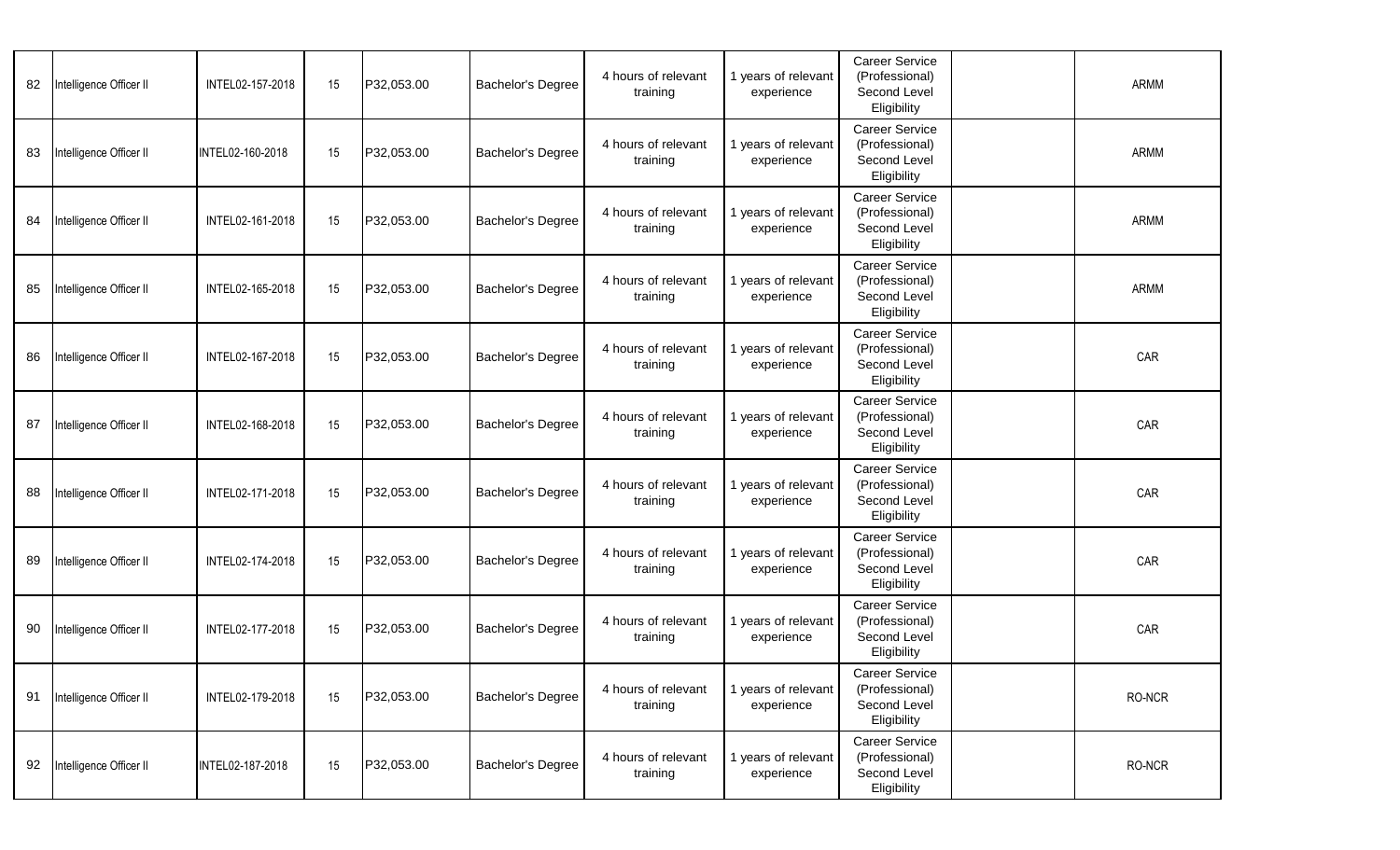| 93  | Intelligence Officer II     | INTEL02-24-2018 | 15 | P32,053.00 | <b>Bachelor's Degree</b> | 4 hours of relevant<br>training | 1 years of relevant<br>experience | Career Service<br>(Professional)<br>Second Level<br>Eligibility        | RO <sub>1</sub> |
|-----|-----------------------------|-----------------|----|------------|--------------------------|---------------------------------|-----------------------------------|------------------------------------------------------------------------|-----------------|
| 94  | Intelligence Officer II     | INTEL02-26-2018 | 15 | P32,053.00 | <b>Bachelor's Degree</b> | 4 hours of relevant<br>training | 1 years of relevant<br>experience | <b>Career Service</b><br>(Professional)<br>Second Level<br>Eligibility | RO <sub>2</sub> |
| 95  | Intelligence Officer II     | INTEL02-30-2018 | 15 | P32,053.00 | <b>Bachelor's Degree</b> | 4 hours of relevant<br>training | 1 years of relevant<br>experience | <b>Career Service</b><br>(Professional)<br>Second Level<br>Eligibility | RO <sub>2</sub> |
| 96  | Intelligence Officer II     | INTEL02-52-2018 | 15 | P32,053.00 | <b>Bachelor's Degree</b> | 4 hours of relevant<br>training | 1 years of relevant<br>experience | <b>Career Service</b><br>(Professional)<br>Second Level<br>Eligibility | <b>RO 4-A</b>   |
| 97  | Intelligence Officer II     | INTEL02-57-2007 | 15 | P32,053.00 | <b>Bachelor's Degree</b> | 4 hours of relevant<br>training | 1 years of relevant<br>experience | <b>Career Service</b><br>(Professional)<br>Second Level<br>Eligibility | RO <sub>3</sub> |
| 98  | Intelligence Officer II     | INTEL02-60-2018 | 15 | P32,053.00 | <b>Bachelor's Degree</b> | 4 hours of relevant<br>training | 1 years of relevant<br>experience | <b>Career Service</b><br>(Professional)<br>Second Level<br>Eligibility | <b>RO 4-B</b>   |
| 99  | Intelligence Officer II     | INTEL02-62-2007 | 15 | P32,053.00 | <b>Bachelor's Degree</b> | 4 hours of relevant<br>training | 1 years of relevant<br>experience | Career Service<br>(Professional)<br>Second Level<br>Eligibility        | RO <sub>6</sub> |
| 100 | Intelligence Officer II     | INTEL02-63-2019 | 15 | P32,053.00 | <b>Bachelor's Degree</b> | 4 hours of relevant<br>training | 1 years of relevant<br>experience | Career Service<br>(Professional)<br>Second Level<br>Eligibility        | <b>RO 12</b>    |
| 101 | Intelligence Officer II     | INTEL02-64-2019 | 15 | P32,053.00 | <b>Bachelor's Degree</b> | 4 hours of relevant<br>training | 1 years of relevant<br>experience | <b>Career Service</b><br>(Professional)<br>Second Level<br>Eligibility | <b>RO 12</b>    |
|     | 102 Intelligence Officer II | INTEL02-65-2018 | 15 | P32,053.00 | Bachelor's Degree        | 4 hours of relevant<br>training | 1 years of relevant<br>experience | <b>Career Service</b><br>(Professional)<br>Second Level<br>Eligibility | <b>RO 4-B</b>   |
|     | 103 Intelligence Officer II | INTEL02-66-2019 | 15 | P32,053.00 | Bachelor's Degree        | 4 hours of relevant<br>training | 1 years of relevant<br>experience | Career Service<br>(Professional)<br>Second Level<br>Eligibility        | RO 11           |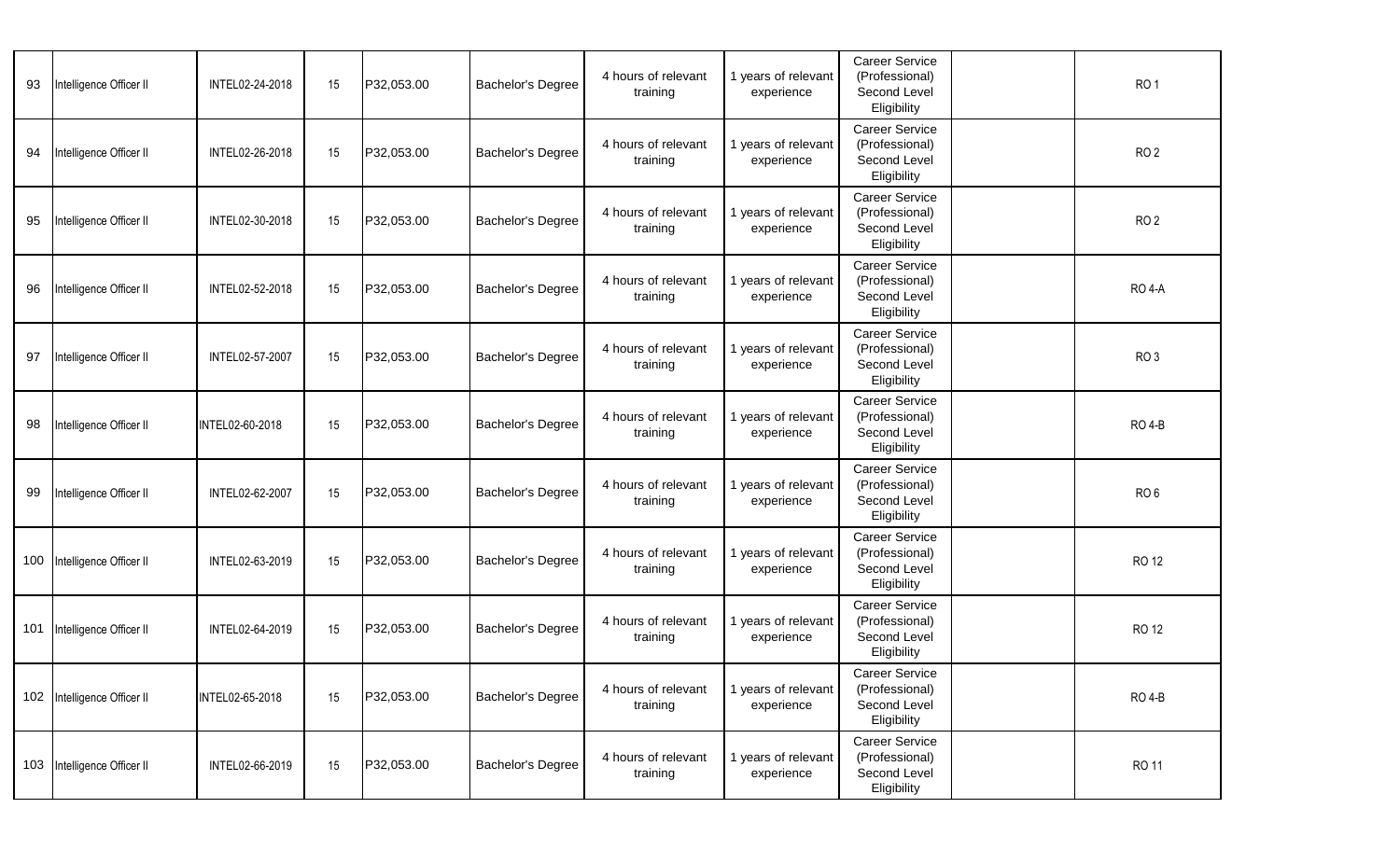|     | 104 Intelligence Officer II                       | INTEL02-67-2019 | 15 | P32,053.00 | <b>Bachelor's Degree</b>                 | 4 hours of relevant<br>training | 1 years of relevant<br>experience | <b>Career Service</b><br>(Professional)<br>Second Level<br>Eligibility | <b>RO 11</b>              |
|-----|---------------------------------------------------|-----------------|----|------------|------------------------------------------|---------------------------------|-----------------------------------|------------------------------------------------------------------------|---------------------------|
| 105 | Intelligence Officer II                           | INTEL02-68-2018 | 15 | P32,053.00 | <b>Bachelor's Degree</b>                 | 4 hours of relevant<br>training | 1 years of relevant<br>experience | <b>Career Service</b><br>(Professional)<br>Second Level<br>Eligibility | <b>RO 4-B</b>             |
|     | 106 Intelligence Officer II                       | INTEL02-76-2018 | 15 | P32,053.00 | <b>Bachelor's Degree</b>                 | 4 hours of relevant<br>training | 1 years of relevant<br>experience | <b>Career Service</b><br>(Professional)<br>Second Level<br>Eligibility | RO <sub>5</sub>           |
|     | 107 Intelligence Officer II                       | INTEL02-88-2018 | 15 | P32,053.00 | <b>Bachelor's Degree</b>                 | 4 hours of relevant<br>training | 1 years of relevant<br>experience | <b>Career Service</b><br>(Professional)<br>Second Level<br>Eligibility | RO <sub>6</sub>           |
|     | 108 Intelligence Officer II                       | INTEL02-94-2018 | 15 | P32,053.00 | <b>Bachelor's Degree</b>                 | 4 hours of relevant<br>training | 1 years of relevant<br>experience | <b>Career Service</b><br>(Professional)<br>Second Level<br>Eligibility | RO <sub>7</sub>           |
|     | 109 Intelligence Officer II                       | INTEL02-95-2018 | 15 | P32,053.00 | <b>Bachelor's Degree</b>                 | 4 hours of relevant<br>training | 1 years of relevant<br>experience | Career Service<br>(Professional)<br>Second Level<br>Eligibility        | RO <sub>7</sub>           |
|     | 110 Intelligence Officer II                       | INTEL02-97-2018 | 15 | P32,053.00 | <b>Bachelor's Degree</b>                 | 4 hours of relevant<br>training | 1 years of relevant<br>experience | <b>Career Service</b><br>(Professional)<br>Second Level<br>Eligibility | RO <sub>7</sub>           |
|     | 111 Intelligence Officer II                       | INTEL02-98-2018 | 15 | P32,053.00 | <b>Bachelor's Degree</b>                 | 4 hours of relevant<br>training | 1 years of relevant<br>experience | Career Service<br>(Professional)<br>Second Level<br>Eligibility        | RO <sub>7</sub>           |
| 112 | Intelligence Officer II<br>(Intelligence Analyst) | INTEL02-74-2007 | 15 | P32,053.00 | <b>Bachelor's Degree</b>                 | 4 hours of relevant<br>training | 1 years of relevant<br>experience | <b>Career Service</b><br>(Professional)<br>Second Level<br>Eligibility | $\rm IIS$                 |
| 113 | Intelligence Officer II<br>(Intelligence Analyst) | INTEL02-75-2007 | 15 | P32,053.00 | Bachelor's Degree                        | 4 hours of relevant<br>training | 1 years of relevant<br>experience | Career Service<br>(Professional)<br>Second Level<br>Eligibility        | $\overline{\mathsf{IIS}}$ |
|     | 114 Special Investigator II                       | SPI2-21-2007    | 15 | P32,053.00 | Bachelor's Degree<br>relevant to the job | None Required                   | None Required                     | Career Service<br>(Professional)<br>Second Level<br>Eligibility        | RO 11                     |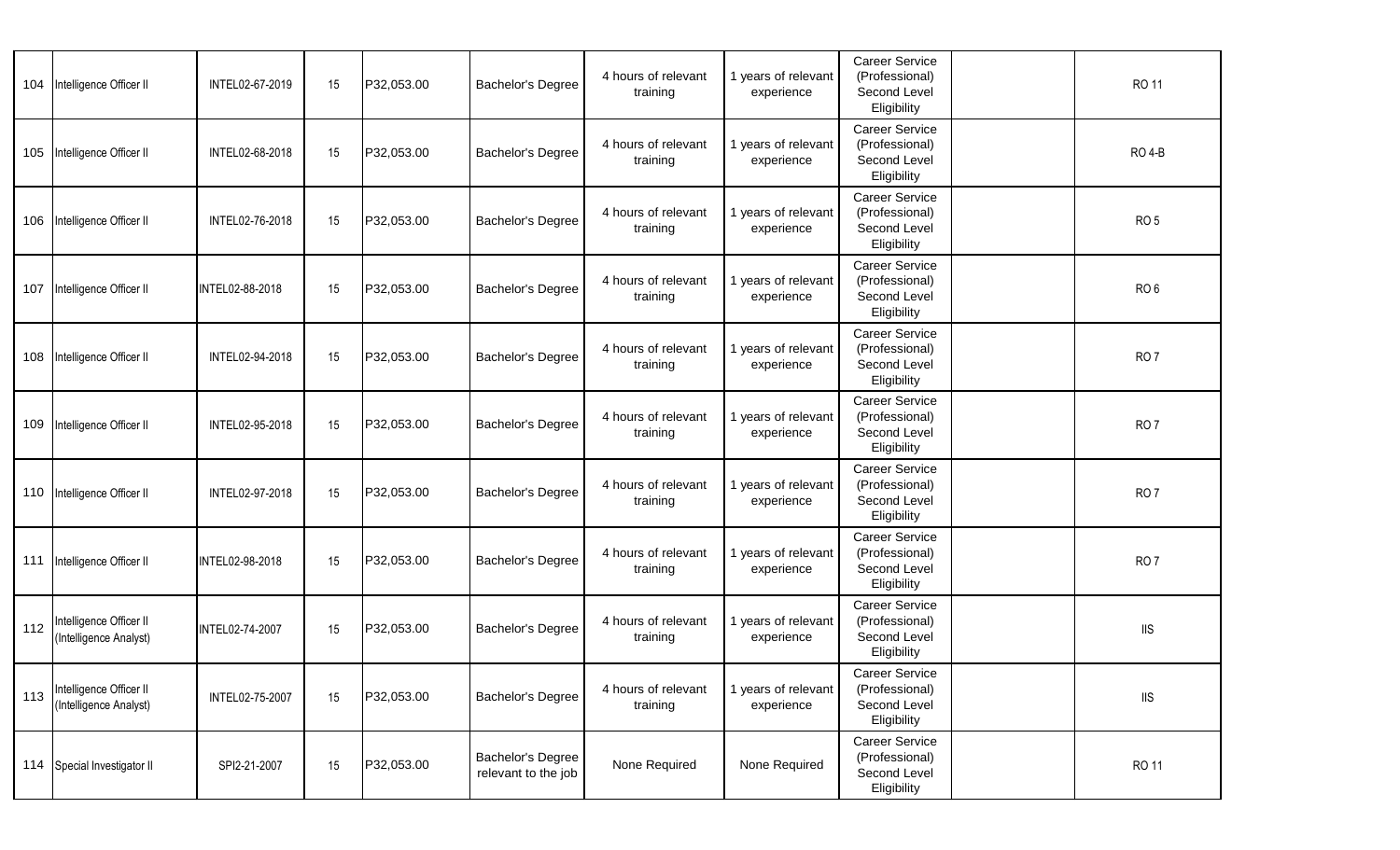| 115 Special Investigator II   | SPI2-25-2007  | 15 | P32,053.00 | Bachelor's Degree<br>relevant to the job                                                                               | None Required | None Required | Career Service<br>(Professional)<br>Second Level<br>Eligibility        | ARMM          |
|-------------------------------|---------------|----|------------|------------------------------------------------------------------------------------------------------------------------|---------------|---------------|------------------------------------------------------------------------|---------------|
| 116 Special Investigator II   | SPI2-34-2007  | 15 | P32,053.00 | Bachelor's Degree<br>relevant to the job                                                                               | None Required | None Required | Career Service<br>(Professional)<br>Second Level<br>Eligibility        | <b>RO 4-A</b> |
| 117 Legal Assistant II        | LEA2-30-2007  | 12 | P24,495.00 | <b>BS Legal</b><br>Management, AB<br>Paralegal Studies,<br>Law, Political<br>Science or other<br><b>Allied Courses</b> | None Required | None Required | <b>Career Service</b><br>(Professional)<br>Second Level<br>Eligibility | <b>IAS</b>    |
| 118 Admin Officer II (HRMO I) | ADOF2-4-2018  | 11 | P22,316.00 | Bachelor's Degree<br>relevant to the job                                                                               | None Required | None Required | Career Service<br>(Professional)<br>Second Level<br>Eligibility        | AHRS          |
| 119 Administrative Officer II | ADOF2-24-2020 | 11 | P22,316.00 | Bachelor's Degree<br>relevant to the job                                                                               | None Required | None Required | Career Service<br>(Professional)<br>Second Level<br>Eligibility        | <b>FMS</b>    |
| 120 Administrative Officer II | ADOF2-5-2020  | 11 | P22,316.00 | Bachelor's Degree<br>relevant to the job                                                                               | None Required | None Required | Career Service<br>(Professional)<br>Second Level<br>Eligibility        | <b>FMS</b>    |
| 121 Administrative Officer II | ADOF2-8-2020  | 11 | P22,316.00 | Bachelor's Degree<br>relevant to the job                                                                               | None Required | None Required | Career Service<br>(Professional)<br>Second Level<br>Eligibility        | <b>HRMS</b>   |
| 122 Chemist I                 | CMT1-129-2007 | 11 | P22,316.00 | BS Chemistry or an<br>allied degree with<br>at least 60 units in<br>professional<br>chemistry subject                  | None Required | None Required | RA 10657<br>(Chemistry<br>Profession Act)                              | <b>RO 12</b>  |
| 123 Chemist I                 | CMT1-80-2007  | 11 | P22,316.00 | BS Chemistry or an<br>allied degree with<br>at least 60 units in<br>professional<br>chemistry subject                  | None Required | None Required | RA 10657<br>(Chemistry<br>Profession Act)                              | LS            |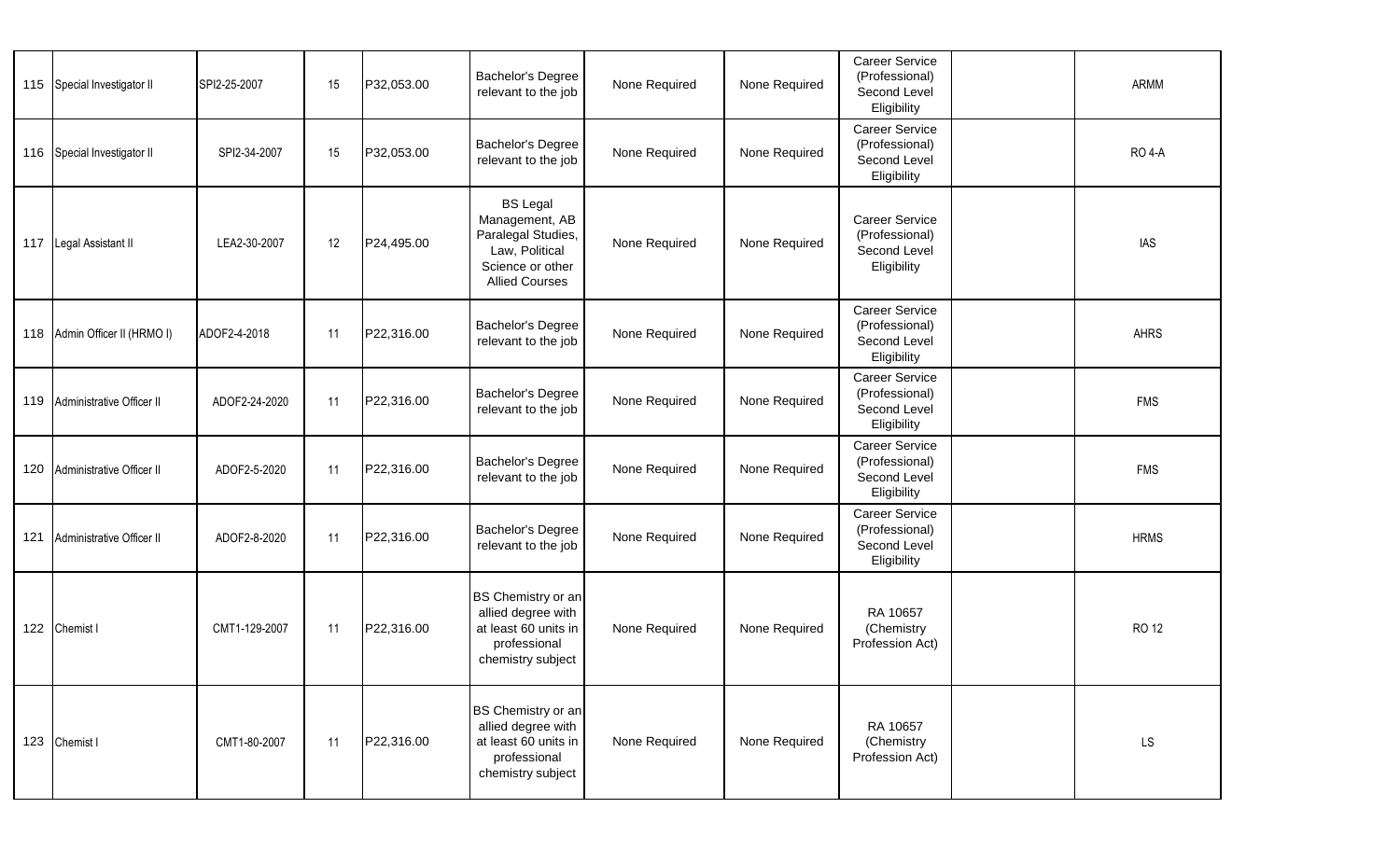|     | 124 Chemist I | CMT1-81-2007 | 11 | P22,316.00 | BS Chemistry or an<br>allied degree with<br>at least 60 units in<br>professional<br>chemistry subject | None Required | None Required | RA 10657<br>(Chemistry<br>Profession Act) | <b>LS</b>       |  |
|-----|---------------|--------------|----|------------|-------------------------------------------------------------------------------------------------------|---------------|---------------|-------------------------------------------|-----------------|--|
|     | 125 Chemist I | CMT1-82-2007 | 11 | P22,316.00 | BS Chemistry or an<br>allied degree with<br>at least 60 units in<br>professional<br>chemistry subject | None Required | None Required | RA 10657<br>(Chemistry<br>Profession Act) | <b>LS</b>       |  |
|     | 126 Chemist I | CMT1-84-2007 | 11 | P22,316.00 | BS Chemistry or an<br>allied degree with<br>at least 60 units in<br>professional<br>chemistry subject | None Required | None Required | RA 10657<br>(Chemistry<br>Profession Act) | LS              |  |
| 127 | Chemist I     | CMT1-86-2007 | 11 | P22,316.00 | BS Chemistry or an<br>allied degree with<br>at least 60 units in<br>professional<br>chemistry subject | None Required | None Required | RA 10657<br>(Chemistry<br>Profession Act) | CAR             |  |
|     | 128 Chemist I | CMT1-92-2007 | 11 | P22,316.00 | BS Chemistry or an<br>allied degree with<br>at least 60 units in<br>professional<br>chemistry subject | None Required | None Required | RA 10657<br>(Chemistry<br>Profession Act) | RO <sub>2</sub> |  |
|     | 129 Chemist I | CMT1-96-2007 | 11 | P22,316.00 | BS Chemistry or an<br>allied degree with<br>at least 60 units in<br>professional<br>chemistry subject | None Required | None Required | RA 10657<br>(Chemistry<br>Profession Act) | RO <sub>2</sub> |  |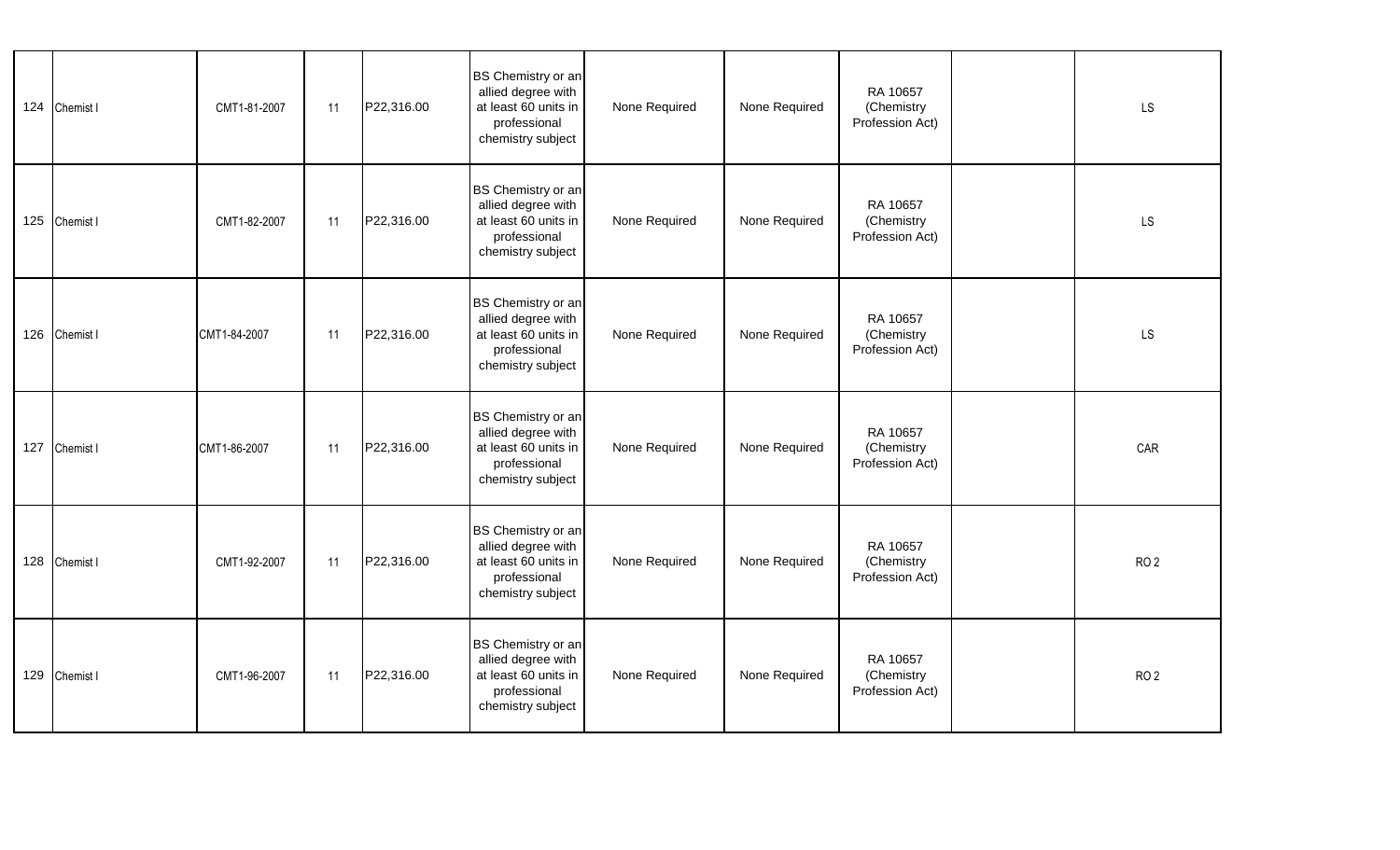|     | 130 Chemist I              | CMT1-99-2007     | 11 | P22,316.00 | BS Chemistry or an<br>allied degree with<br>at least 60 units in<br>professional<br>chemistry subject | None Required | None Required | RA 10657<br>(Chemistry<br>Profession Act)                              | RO <sub>3</sub> |
|-----|----------------------------|------------------|----|------------|-------------------------------------------------------------------------------------------------------|---------------|---------------|------------------------------------------------------------------------|-----------------|
| 131 | Information Officer I      | INFO1-35-2007    | 11 | P22,316.00 | <b>Bachelor's Degree</b>                                                                              | None Required | None Required | <b>Career Service</b><br>(Professional)<br>Second Level<br>Eligibility | POS             |
|     | 132 Information Officer I  | INFO1-36-2007    | 11 | P22,316.00 | Bachelor's Degree                                                                                     | None Required | None Required | <b>Career Service</b><br>(Professional)<br>Second Level<br>Eligibility | <b>PECIS</b>    |
|     | 133 Intelligence Officer I | INTEL01-103-2015 | 11 | P22,316.00 | Bachelor's Degree                                                                                     | None Required | None Required | <b>Career Service</b><br>(Professional)<br>Second Level<br>Eligibility | RO 11           |
|     | 134 Intelligence Officer I | INTEL01-115-2015 | 11 | P22,316.00 | Bachelor's Degree                                                                                     | None Required | None Required | <b>Career Service</b><br>(Professional)<br>Second Level<br>Eligibility | RO 11           |
|     | 135 Intelligence Officer I | INTEL01-117-2015 | 11 | P22,316.00 | Bachelor's Degree                                                                                     | None Required | None Required | <b>Career Service</b><br>(Professional)<br>Second Level<br>Eligibility | RO 11           |
|     | 136 Intelligence Officer I | INTEL01-1-2015   | 11 | P22,316.00 | Bachelor's Degree                                                                                     | None Required | None Required | Career Service<br>(Professional)<br>Second Level<br>Eligibility        | RO-NCR          |
|     | 137 Intelligence Officer I | INTEL01-124-2007 | 11 | P22,316.00 | Bachelor's Degree                                                                                     | None Required | None Required | Career Service<br>(Professional)<br>Second Level<br>Eligibility        | <b>RO 4-B</b>   |
|     | 138 Intelligence Officer I | INTEL01-130-2015 | 11 | P22,316.00 | Bachelor's Degree                                                                                     | None Required | None Required | Career Service<br>(Professional)<br>Second Level<br>Eligibility        | <b>RO 10</b>    |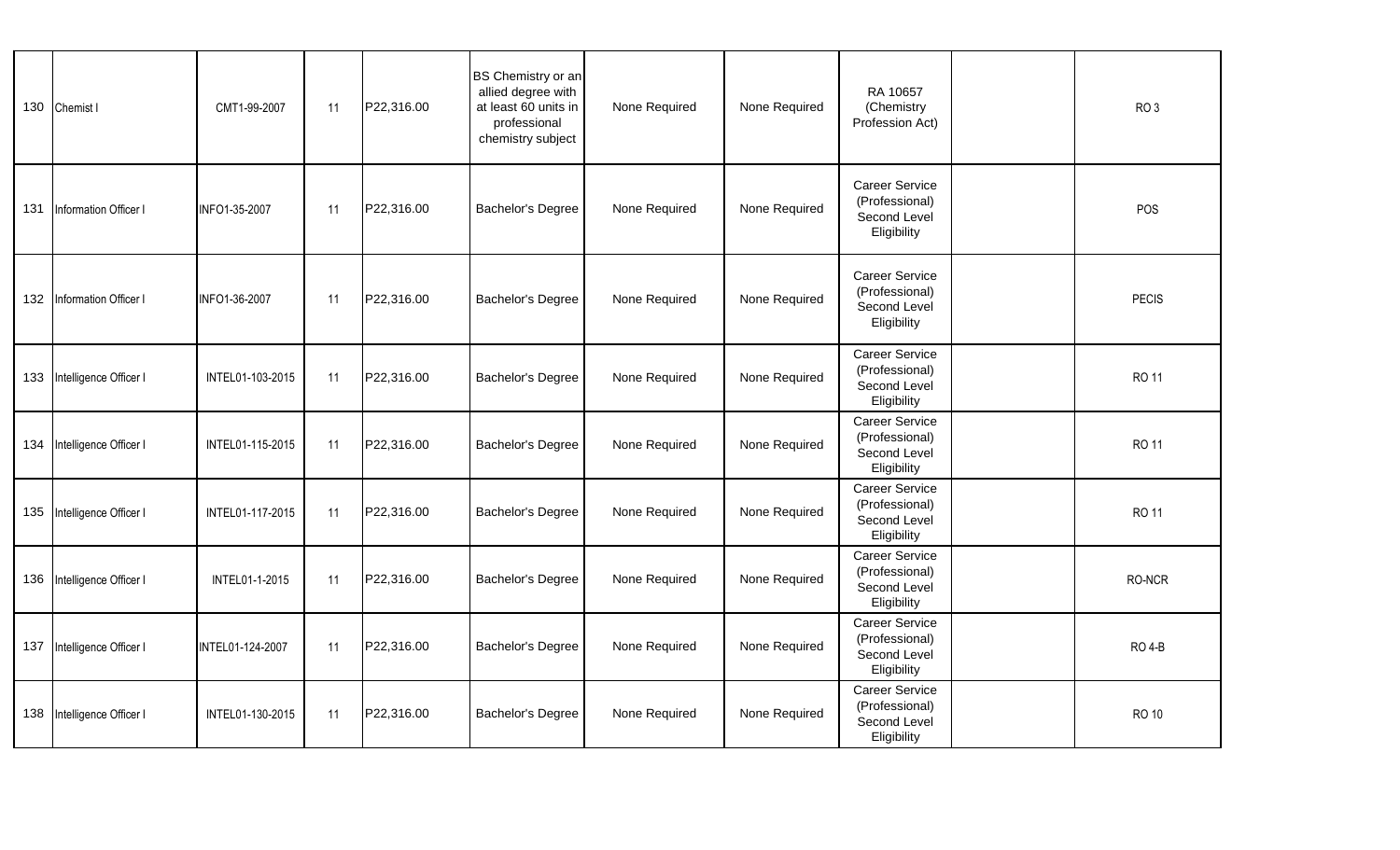|     | 139 Intelligence Officer I | INTEL01-131-2015 | 11 | P22,316.00 | Bachelor's Degree | None Required | None Required | Career Service<br>(Professional)<br>Second Level<br>Eligibility        | <b>RO 10</b>    |
|-----|----------------------------|------------------|----|------------|-------------------|---------------|---------------|------------------------------------------------------------------------|-----------------|
|     | 140 Intelligence Officer I | INTEL01-13-2015  | 11 | P22,316.00 | Bachelor's Degree | None Required | None Required | Career Service<br>(Professional)<br>Second Level<br>Eligibility        | RO-NCR          |
| 141 | Intelligence Officer I     | INTEL01-15-2019  | 11 | P22,316.00 | Bachelor's Degree | None Required | None Required | <b>Career Service</b><br>(Professional)<br>Second Level<br>Eligibility | RO <sub>9</sub> |
|     | 142 Intelligence Officer I | INTEL01-16-2015  | 11 | P22,316.00 | Bachelor's Degree | None Required | None Required | Career Service<br>(Professional)<br>Second Level<br>Eligibility        | RO-NCR          |
|     | 143 Intelligence Officer I | INTEL01-19-2015  | 11 | P22,316.00 | Bachelor's Degree | None Required | None Required | Career Service<br>(Professional)<br>Second Level<br>Eligibility        | RO-NCR          |
| 144 | Intelligence Officer I     | INTEL01-203-2015 | 11 | P22,316.00 | Bachelor's Degree | None Required | None Required | <b>Career Service</b><br>(Professional)<br>Second Level<br>Eligibility | RO <sub>7</sub> |
|     | 145 Intelligence Officer I | INTEL01-208-2015 | 11 | P22,316.00 | Bachelor's Degree | None Required | None Required | <b>Career Service</b><br>(Professional)<br>Second Level<br>Eligibility | RO <sub>7</sub> |
|     | 146 Intelligence Officer I | INTEL01-216-2015 | 11 | P22,316.00 | Bachelor's Degree | None Required | None Required | <b>Career Service</b><br>(Professional)<br>Second Level<br>Eligibility | RO <sub>7</sub> |
| 147 | Intelligence Officer I     | INTEL01-2-2015   | 11 | P22,316.00 | Bachelor's Degree | None Required | None Required | <b>Career Service</b><br>(Professional)<br>Second Level<br>Eligibility | RO-NCR          |
|     | 148 Intelligence Officer I | INTEL01-224-2007 | 11 | P22,316.00 | Bachelor's Degree | None Required | None Required | <b>Career Service</b><br>(Professional)<br>Second Level<br>Eligibility | RO <sub>6</sub> |
|     | 149 Intelligence Officer I | INTEL01-233-2007 | 11 | P22,316.00 | Bachelor's Degree | None Required | None Required | Career Service<br>(Professional)<br>Second Level<br>Eligibility        | <b>RO 4-A</b>   |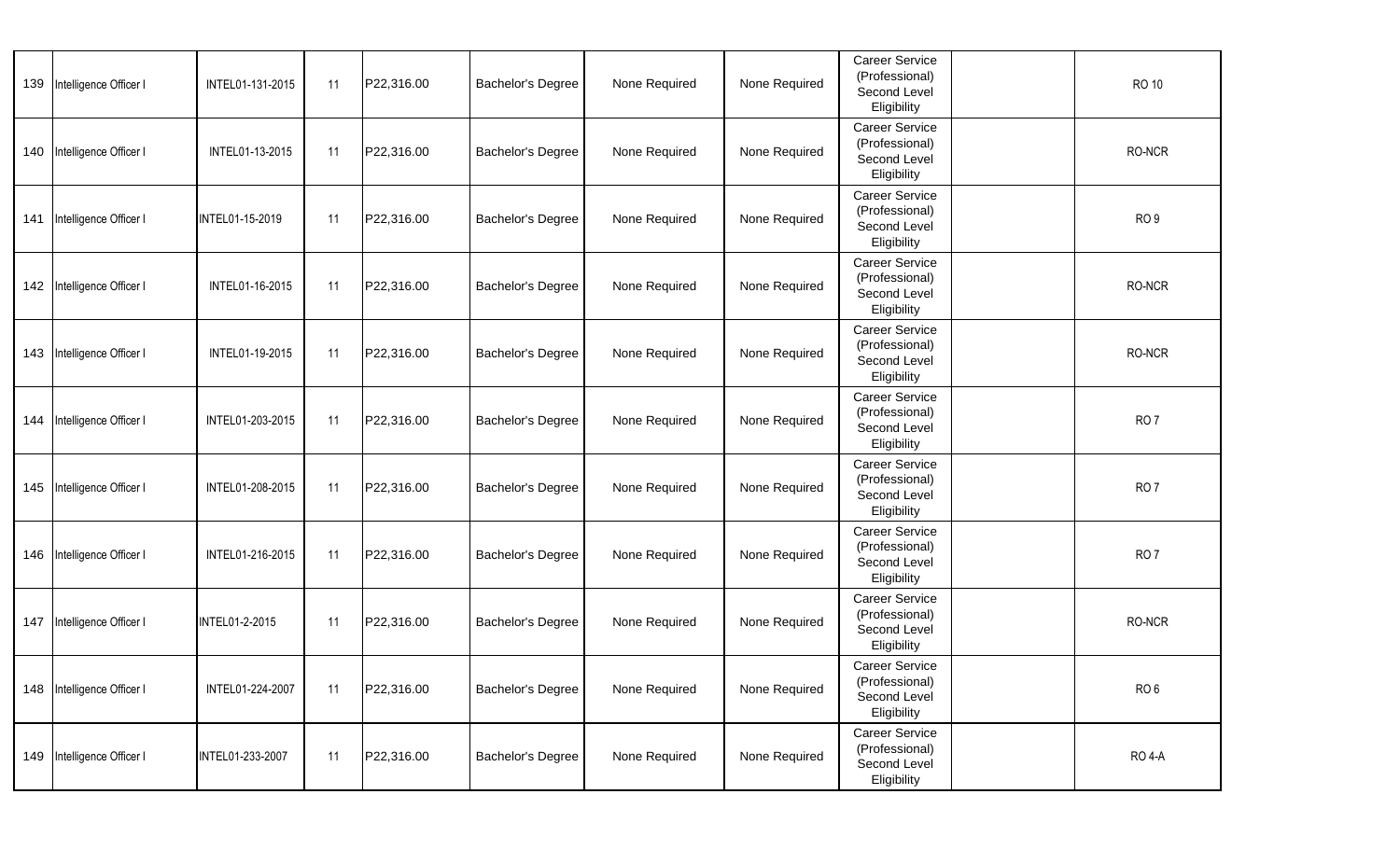|     | 150 Intelligence Officer I | INTEL01-238-2015 | 11 | P22,316.00 | Bachelor's Degree        | None Required | None Required | <b>Career Service</b><br>(Professional)<br>Second Level<br>Eligibility | RO <sub>6</sub> |
|-----|----------------------------|------------------|----|------------|--------------------------|---------------|---------------|------------------------------------------------------------------------|-----------------|
| 151 | Intelligence Officer I     | INTEL01-24-2015  | 11 | P22,316.00 | Bachelor's Degree        | None Required | None Required | <b>Career Service</b><br>(Professional)<br>Second Level<br>Eligibility | RO-NCR          |
|     | 152 Intelligence Officer I | INTEL01-259-2007 | 11 | P22,316.00 | Bachelor's Degree        | None Required | None Required | Career Service<br>(Professional)<br>Second Level<br>Eligibility        | <b>RO 4-A</b>   |
|     | 153 Intelligence Officer I | INTEL01-27-2015  | 11 | P22,316.00 | Bachelor's Degree        | None Required | None Required | Career Service<br>(Professional)<br>Second Level<br>Eligibility        | RO-NCR          |
| 154 | Intelligence Officer I     | INTEL01-29-2015  | 11 | P22,316.00 | <b>Bachelor's Degree</b> | None Required | None Required | <b>Career Service</b><br>(Professional)<br>Second Level<br>Eligibility | RO-NCR          |
|     | 155 Intelligence Officer I | INTEL01-296-2007 | 11 | P22,316.00 | Bachelor's Degree        | None Required | None Required | <b>Career Service</b><br>(Professional)<br>Second Level<br>Eligibility | RO 13           |
|     | 156 Intelligence Officer I | INTEL01-297-2007 | 11 | P22,316.00 | Bachelor's Degree        | None Required | None Required | <b>Career Service</b><br>(Professional)<br>Second Level<br>Eligibility | RO 13           |
| 157 | Intelligence Officer I     | INTEL01-30-2015  | 11 | P22,316.00 | Bachelor's Degree        | None Required | None Required | <b>Career Service</b><br>(Professional)<br>Second Level<br>Eligibility | RO-NCR          |
|     | 158 Intelligence Officer I | INTEL01-302-2015 | 11 | P22,316.00 | Bachelor's Degree        | None Required | None Required | Career Service<br>(Professional)<br>Second Level<br>Eligibility        | <b>RO 4-A</b>   |
|     | 159 Intelligence Officer I | INTEL01-304-2007 | 11 | P22,316.00 | <b>Bachelor's Degree</b> | None Required | None Required | <b>Career Service</b><br>(Professional)<br>Second Level<br>Eligibility | RO 13           |
|     | 160 Intelligence Officer I | INTEL01-309-2015 | 11 | P22,316.00 | Bachelor's Degree        | None Required | None Required | Career Service<br>(Professional)<br>Second Level<br>Eligibility        | <b>RO 4-A</b>   |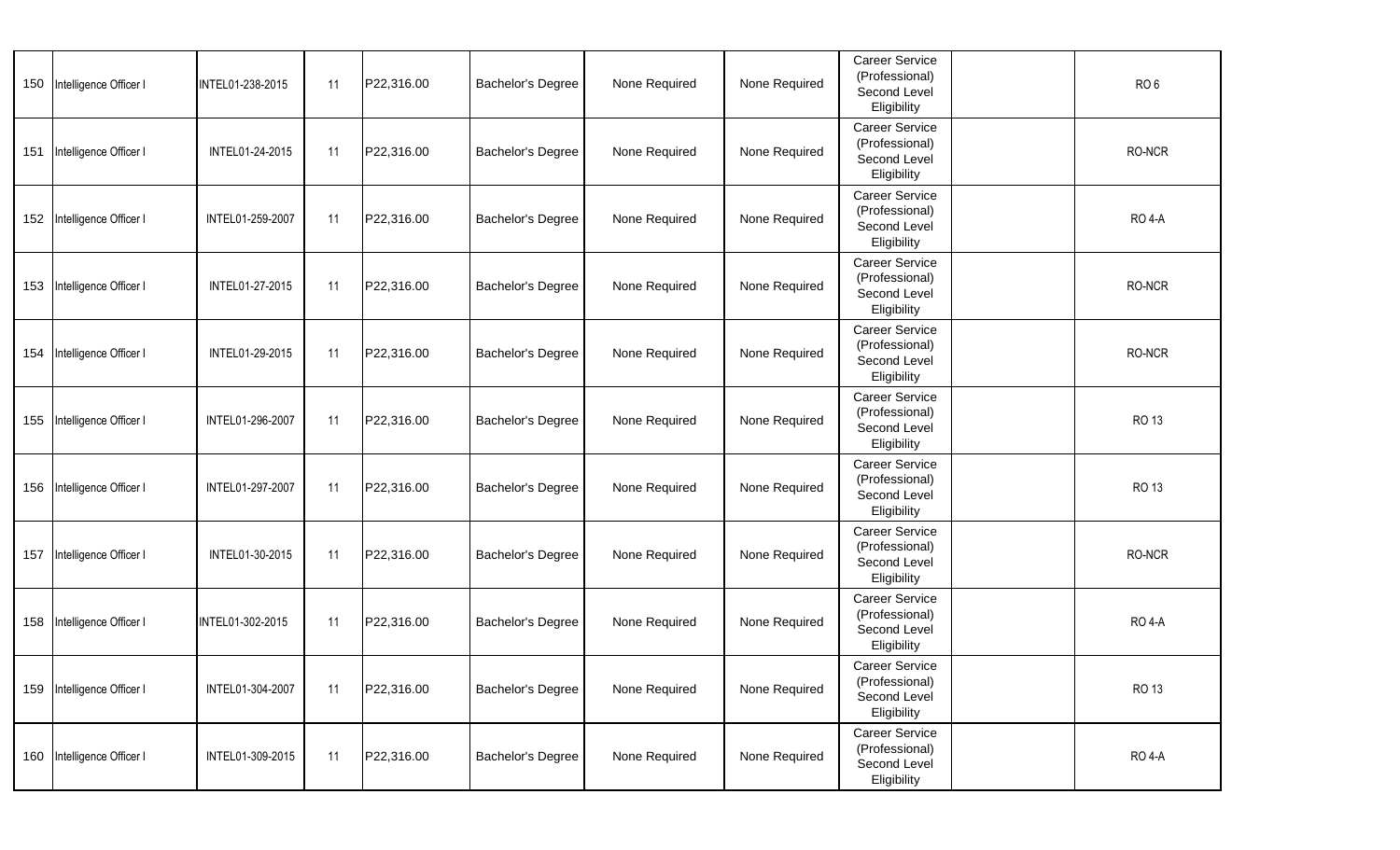| 161 | Intelligence Officer I     | INTEL01-312-2007 | 11 | P22,316.00 | <b>Bachelor's Degree</b> | None Required | None Required | Career Service<br>(Professional)<br>Second Level<br>Eligibility        | RO <sub>9</sub> |  |
|-----|----------------------------|------------------|----|------------|--------------------------|---------------|---------------|------------------------------------------------------------------------|-----------------|--|
| 162 | Intelligence Officer I     | INTEL01-32-2015  | 11 | P22,316.00 | Bachelor's Degree        | None Required | None Required | <b>Career Service</b><br>(Professional)<br>Second Level<br>Eligibility | ARMM            |  |
| 163 | Intelligence Officer I     | INTEL01-33-2015  | 11 | P22,316.00 | Bachelor's Degree        | None Required | None Required | Career Service<br>(Professional)<br>Second Level<br>Eligibility        | ARMM            |  |
|     | 164 Intelligence Officer I | INTEL01-337-2015 | 11 | P22,316.00 | Bachelor's Degree        | None Required | None Required | Career Service<br>(Professional)<br>Second Level<br>Eligibility        | RO <sub>3</sub> |  |
| 165 | Intelligence Officer I     | INTEL01-342-2015 | 11 | P22,316.00 | Bachelor's Degree        | None Required | None Required | Career Service<br>(Professional)<br>Second Level<br>Eligibility        | RO <sub>2</sub> |  |
| 166 | Intelligence Officer I     | INTEL01-348-2015 | 11 | P22,316.00 | Bachelor's Degree        | None Required | None Required | Career Service<br>(Professional)<br>Second Level<br>Eligibility        | RO <sub>2</sub> |  |
| 167 | Intelligence Officer I     | INTEL01-36-2015  | 11 | P22,316.00 | Bachelor's Degree        | None Required | None Required | Career Service<br>(Professional)<br>Second Level<br>Eligibility        | ARMM            |  |
| 168 | Intelligence Officer I     | INTEL01-370-2015 | 11 | P22,316.00 | <b>Bachelor's Degree</b> | None Required | None Required | <b>Career Service</b><br>(Professional)<br>Second Level<br>Eligibility | RO <sub>1</sub> |  |
| 169 | Intelligence Officer I     | INTEL01-378-2015 | 11 | P22,316.00 | <b>Bachelor's Degree</b> | None Required | None Required | Career Service<br>(Professional)<br>Second Level<br>Eligibility        | RO <sub>1</sub> |  |
|     | 170 Intelligence Officer I | INTEL01-380-2007 | 11 | P22,316.00 | <b>Bachelor's Degree</b> | None Required | None Required | <b>Career Service</b><br>(Professional)<br>Second Level<br>Eligibility | RO-NCR          |  |
| 171 | Intelligence Officer I     | INTEL01-382-2007 | 11 | P22,316.00 | <b>Bachelor's Degree</b> | None Required | None Required | <b>Career Service</b><br>(Professional)<br>Second Level<br>Eligibility | RO-NCR          |  |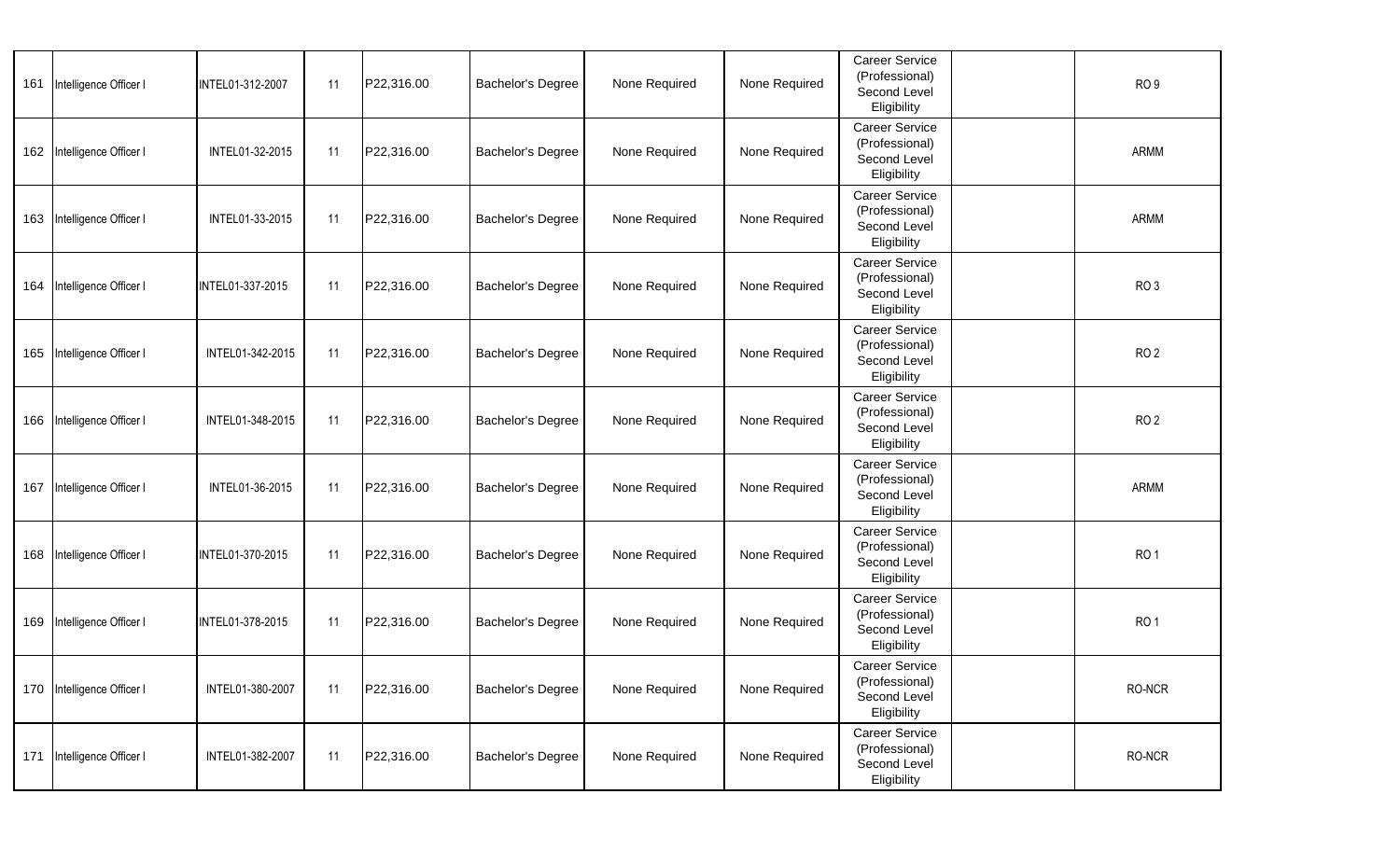|     | 172 Intelligence Officer I | INTEL01-401-2007 | 11 | P22,316.00 | Bachelor's Degree        | None Required | None Required | Career Service<br>(Professional)<br>Second Level<br>Eligibility        | RO-NCR          |
|-----|----------------------------|------------------|----|------------|--------------------------|---------------|---------------|------------------------------------------------------------------------|-----------------|
|     | 173 Intelligence Officer I | INTEL01-403-2007 | 11 | P22,316.00 | Bachelor's Degree        | None Required | None Required | <b>Career Service</b><br>(Professional)<br>Second Level<br>Eligibility | RO-NCR          |
| 174 | Intelligence Officer I     | INTEL01-411-2007 | 11 | P22,316.00 | Bachelor's Degree        | None Required | None Required | Career Service<br>(Professional)<br>Second Level<br>Eligibility        | RO-NCR          |
|     | 175 Intelligence Officer I | INTEL01-416-2007 | 11 | P22,316.00 | Bachelor's Degree        | None Required | None Required | Career Service<br>(Professional)<br>Second Level<br>Eligibility        | RO-NCR          |
|     | 176 Intelligence Officer I | INTEL01-42-2007  | 11 | P22,316.00 | <b>Bachelor's Degree</b> | None Required | None Required | Career Service<br>(Professional)<br>Second Level<br>Eligibility        | RO <sub>6</sub> |
| 177 | Intelligence Officer I     | INTEL01-43-2019  | 11 | P22,316.00 | Bachelor's Degree        | None Required | None Required | <b>Career Service</b><br>(Professional)<br>Second Level<br>Eligibility | RO <sub>8</sub> |
|     | 178 Intelligence Officer I | INTEL01-450-2007 | 11 | P22,316.00 | Bachelor's Degree        | None Required | None Required | <b>Career Service</b><br>(Professional)<br>Second Level<br>Eligibility | RO <sub>9</sub> |
|     | 179 Intelligence Officer I | INTEL01-452-2007 | 11 | P22,316.00 | Bachelor's Degree        | None Required | None Required | <b>Career Service</b><br>(Professional)<br>Second Level<br>Eligibility | RO <sub>9</sub> |
|     | 180 Intelligence Officer I | INTEL01-46-2019  | 11 | P22,316.00 | Bachelor's Degree        | None Required | None Required | Career Service<br>(Professional)<br>Second Level<br>Eligibility        | RO <sub>6</sub> |
|     | 181 Intelligence Officer I | INTEL01-469-2007 | 11 | P22,316.00 | <b>Bachelor's Degree</b> | None Required | None Required | <b>Career Service</b><br>(Professional)<br>Second Level<br>Eligibility | RO <sub>7</sub> |
|     | 182 Intelligence Officer I | INTEL01-494-2007 | 11 | P22,316.00 | Bachelor's Degree        | None Required | None Required | Career Service<br>(Professional)<br>Second Level<br>Eligibility        | <b>RO 12</b>    |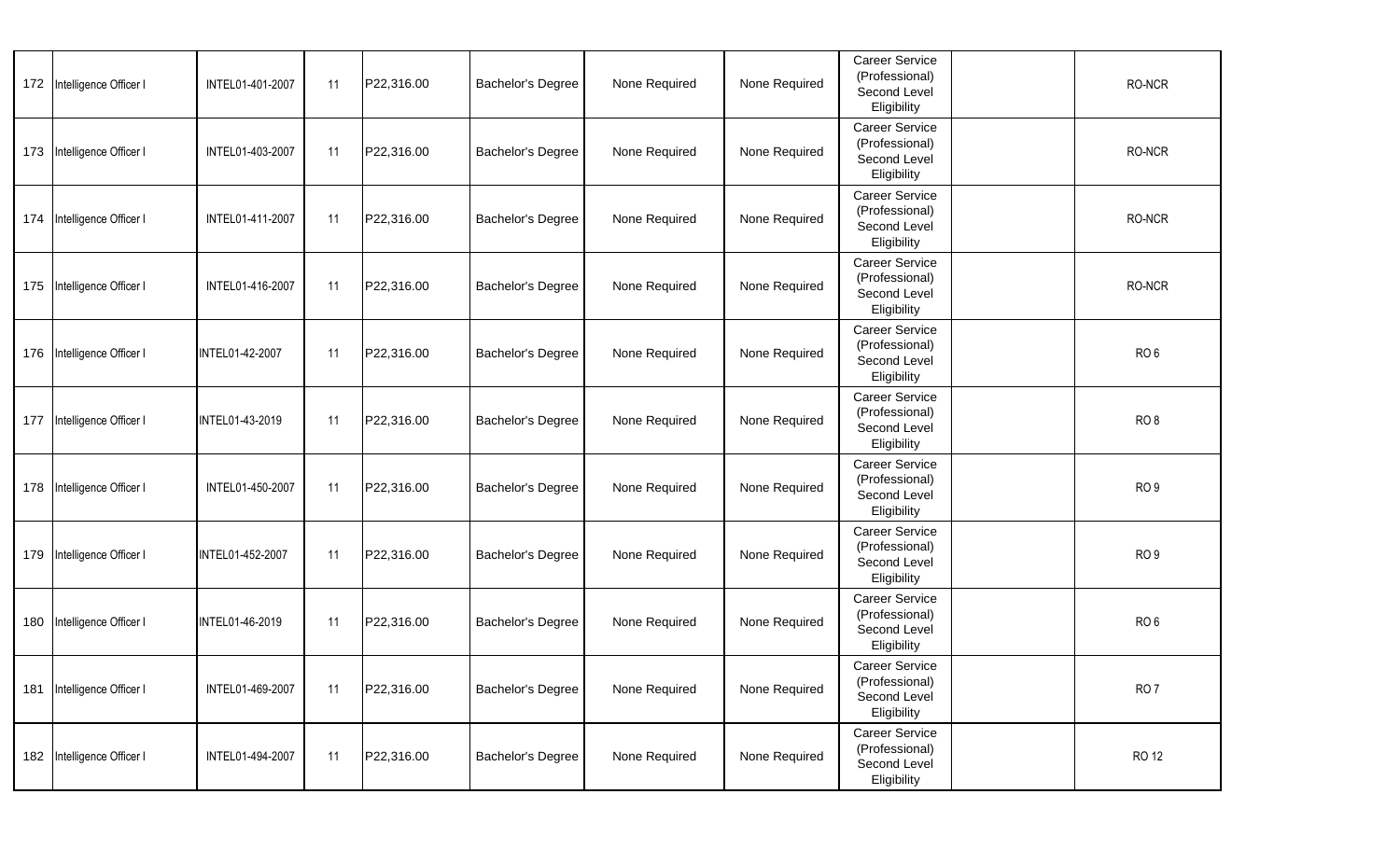| 183 | Intelligence Officer I     | INTEL01-50-2015       | 11 | P22,316.00 | <b>Bachelor's Degree</b> | None Required | None Required | Career Service<br>(Professional)<br>Second Level<br>Eligibility        | CAR             |
|-----|----------------------------|-----------------------|----|------------|--------------------------|---------------|---------------|------------------------------------------------------------------------|-----------------|
| 184 | Intelligence Officer I     | INTEL01-50-2019       | 11 | P22,316.00 | Bachelor's Degree        | None Required | None Required | <b>Career Service</b><br>(Professional)<br>Second Level<br>Eligibility | RO <sub>5</sub> |
| 185 | Intelligence Officer I     | INTEL01-52-2015       | 11 | P22,316.00 | Bachelor's Degree        | None Required | None Required | <b>Career Service</b><br>(Professional)<br>Second Level<br>Eligibility | CAR             |
| 186 | Intelligence Officer I     | INTEL01-522-2007      | 11 | P22,316.00 | Bachelor's Degree        | None Required | None Required | Career Service<br>(Professional)<br>Second Level<br>Eligibility        | <b>ICFAS</b>    |
| 187 | Intelligence Officer I     | INTEL01-56-2015       | 11 | P22,316.00 | Bachelor's Degree        | None Required | None Required | Career Service<br>(Professional)<br>Second Level<br>Eligibility        | CAR             |
| 188 | Intelligence Officer I     | INTEL01-58-2015       | 11 | P22,316.00 | <b>Bachelor's Degree</b> | None Required | None Required | <b>Career Service</b><br>(Professional)<br>Second Level<br>Eligibility | CAR             |
| 189 | Intelligence Officer I     | INTEL01-63-2015       | 11 | P22,316.00 | Bachelor's Degree        | None Required | None Required | <b>Career Service</b><br>(Professional)<br>Second Level<br>Eligibility | RO 13           |
| 190 | Intelligence Officer I     | INTEL01-64-2015       | 11 | P22,316.00 | <b>Bachelor's Degree</b> | None Required | None Required | <b>Career Service</b><br>(Professional)<br>Second Level<br>Eligibility | RO 13           |
| 191 | Intelligence Officer I     | INTEL01-65-2015       | 11 | P22,316.00 | Bachelor's Degree        | None Required | None Required | Career Service<br>(Professional)<br>Second Level<br>Eligibility        | RO 13           |
|     | 192 Intelligence Officer I | <b>INTEL01-7-2015</b> | 11 | P22,316.00 | Bachelor's Degree        | None Required | None Required | <b>Career Service</b><br>(Professional)<br>Second Level<br>Eligibility | RO-NCR          |
|     | 193 Intelligence Officer I | INTEL01-74-2007       | 11 | P22,316.00 | Bachelor's Degree        | None Required | None Required | <b>Career Service</b><br>(Professional)<br>Second Level<br>Eligibility | ARMM            |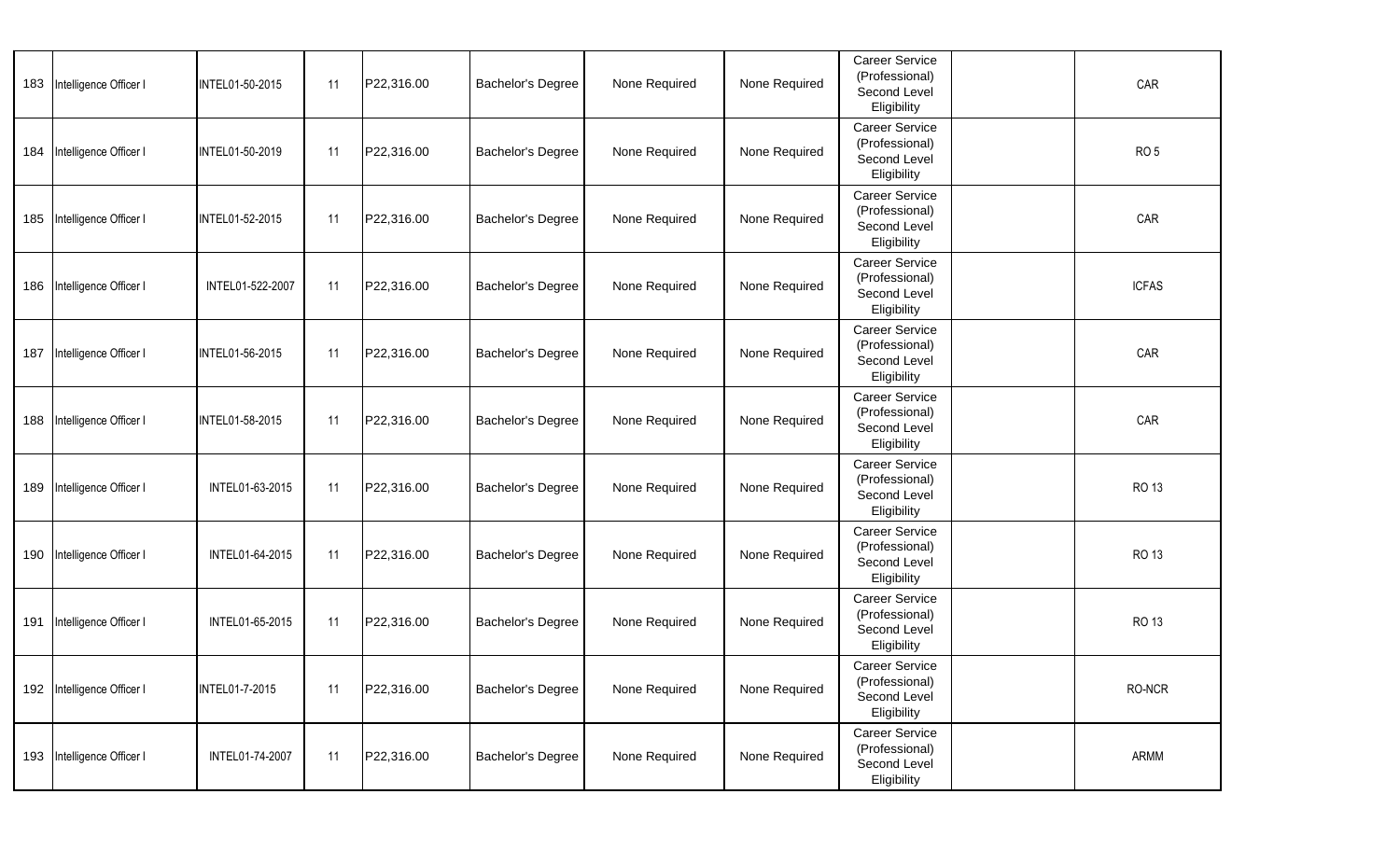| 194 | Intelligence Officer I     | INTEL01-75-2015 | 11 | P22,316.00 | Bachelor's Degree        | None Required | None Required | Career Service<br>(Professional)<br>Second Level<br>Eligibility        | <b>RO 13</b> |
|-----|----------------------------|-----------------|----|------------|--------------------------|---------------|---------------|------------------------------------------------------------------------|--------------|
|     | 195 Intelligence Officer I | INTEL01-80-2007 | 11 | P22,316.00 | <b>Bachelor's Degree</b> | None Required | None Required | Career Service<br>(Professional)<br>Second Level<br>Eligibility        | ARMM         |
|     | 196 Intelligence Officer I | INTEL01-8-2019  | 11 | P22,316.00 | <b>Bachelor's Degree</b> | None Required | None Required | Career Service<br>(Professional)<br>Second Level<br>Eligibility        | RO 13        |
| 197 | Intelligence Officer I     | INTEL01-86-2015 | 11 | P22,316.00 | <b>Bachelor's Degree</b> | None Required | None Required | Career Service<br>(Professional)<br>Second Level<br>Eligibility        | <b>RO 12</b> |
|     | 198 Intelligence Officer I | INTEL01-87-2015 | 11 | P22,316.00 | Bachelor's Degree        | None Required | None Required | Career Service<br>(Professional)<br>Second Level<br>Eligibility        | RO 12        |
| 199 | Intelligence Officer I     | INTEL01-88-2015 | 11 | P22,316.00 | Bachelor's Degree        | None Required | None Required | Career Service<br>(Professional)<br>Second Level<br>Eligibility        | RO 12        |
|     | 200 Intelligence Officer I | INTEL01-89-2015 | 11 | P22,316.00 | <b>Bachelor's Degree</b> | None Required | None Required | <b>Career Service</b><br>(Professional)<br>Second Level<br>Eligibility | RO 12        |
| 201 | Intelligence Officer I     | INTEL01-90-2007 | 11 | P22,316.00 | Bachelor's Degree        | None Required | None Required | Career Service<br>(Professional)<br>Second Level<br>Eligibility        | ARMM         |
|     | 202 Intelligence Officer I | INTEL01-90-2015 | 11 | P22,316.00 | Bachelor's Degree        | None Required | None Required | Career Service<br>(Professional)<br>Second Level<br>Eligibility        | RO 12        |
|     | 203 Intelligence Officer I | INTEL01-91-2007 | 11 | P22,316.00 | Bachelor's Degree        | None Required | None Required | <b>Career Service</b><br>(Professional)<br>Second Level<br>Eligibility | ARMM         |
|     | 204 Intelligence Officer I | INTEL01-91-2015 | 11 | P22,316.00 | Bachelor's Degree        | None Required | None Required | Career Service<br>(Professional)<br>Second Level<br>Eligibility        | <b>RO 12</b> |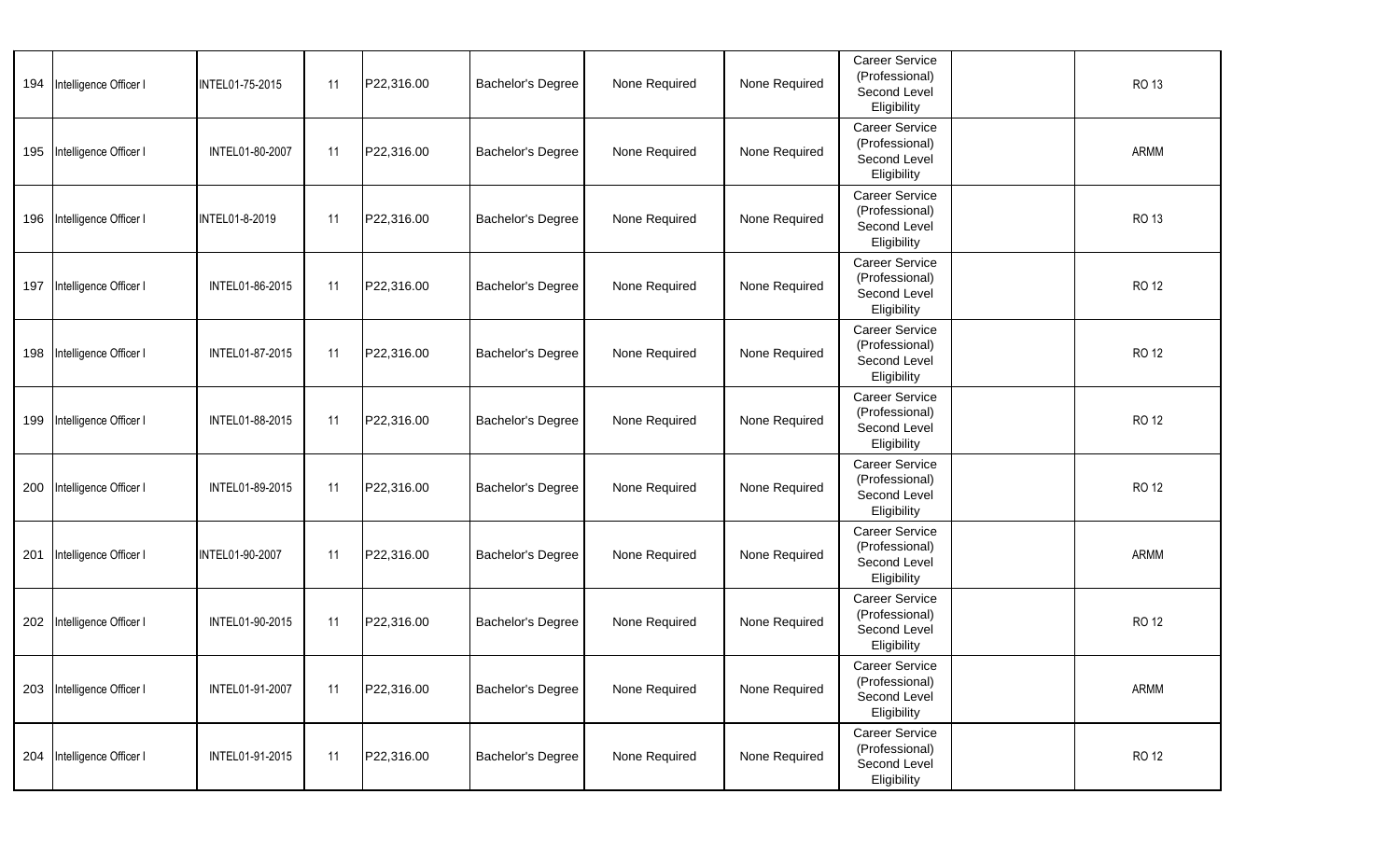| 205 | Intelligence Officer I                      | INTEL01-9-2019  | 11 | P22,316.00 | Bachelor's Degree                              | None Required                                                             | None Required                     | <b>Career Service</b><br>(Professional)<br>Second Level<br>Eligibility | RO 11                   |  |
|-----|---------------------------------------------|-----------------|----|------------|------------------------------------------------|---------------------------------------------------------------------------|-----------------------------------|------------------------------------------------------------------------|-------------------------|--|
| 206 | Intelligence Officer I                      | INTEL01-93-2007 | 11 | P22,316.00 | Bachelor's Degree                              | None Required                                                             | None Required                     | Career Service<br>(Professional)<br>Second Level<br>Eligibility        | ARMM                    |  |
| 207 | Librarian I                                 | LIB1-37-2007    | 11 | P22,316.00 | Bachelor's Degree<br>in Library Science        | None Required                                                             | None Required                     | RA 1080                                                                | ACAD                    |  |
| 208 | Logistic Management Officer 1 LGMO1-35-2007 |                 | 11 | P22,316.00 | Bachelor's Degree                              | None Required                                                             | None Required                     | <b>Career Service</b><br>(Professional)<br>Second Level<br>Eligibility | LMS                     |  |
| 209 | Planning Officer I                          | PLO1-89-2007    | 11 | P22,316.00 | Bachelor's Degree<br>relevant to the job       | None Required                                                             | None Required                     | <b>Career Service</b><br>(Professional)<br>Second Level<br>Eligibility | POS                     |  |
|     | 210 Statistician I                          | STAT1-240-2007  | 11 | P22,316.00 | Bachelor's Degree<br>relevant to the job       | None Required                                                             | None Required                     | Career Service<br>(Professional)<br>Second Level<br>Eligibility        | POS                     |  |
| 211 | Statistician I                              | STAT1-241-2007  | 11 | P22,316.00 | Bachelor's Degree<br>relevant to the job       | None Required                                                             | None Required                     | Career Service<br>(Professional)<br>Second Level<br>Eligibility        | $\overline{\mathsf{I}}$ |  |
| 212 | Admin Asst II (Disbursing<br>Officer II)    | ADAS2-34-2007   | 8  | P17,505.00 | Completion of two<br>years' studies in college | 4 hours of relevant<br>training                                           | 1 years of relevant<br>experience | Career Service (Sub-<br>Professional) First<br>Level Eligibility       | RO <sub>5</sub>         |  |
| 213 | Admin Asst II (Disbursing<br>Officer II)    | ADAS2-60-2007   | 8  | P17,505.00 | years' studies in college                      | Completion of two   4 hours of relevant   1 years of relevant<br>training | experience                        | Career Service (Sub-<br>Professional) First<br>Level Eligibility       | RO-NCR                  |  |
| 214 | Admin Asst II (Property<br>Custodian II)    | ADAS2-65-2007   | 8  | P17,505.00 | Completion of two<br>years' studies in college | 4 hours of relevant<br>training                                           | 1 years of relevant<br>experience | Career Service (Sub-<br>Professional) First<br>Level Eligibility       | RO <sub>7</sub>         |  |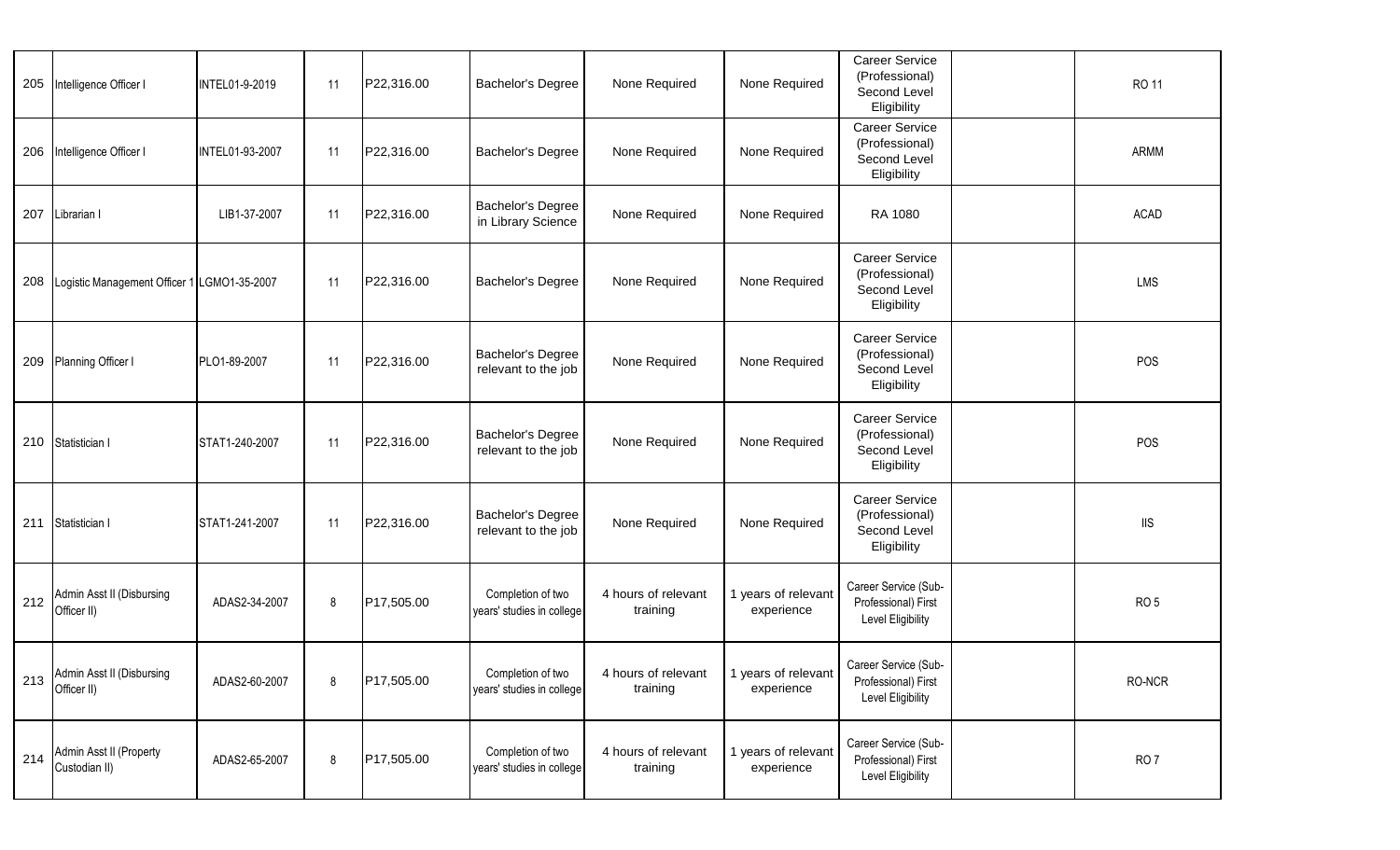| 215 | Admin Asst II (Property<br>Custodian II)        | ADAS2-66-2007  | 8              | P17,505.00 | Completion of two<br>years' studies in college | 4 hours of relevant<br>training | 1 years of relevant<br>experience | Career Service (Sub-<br>Professional) First<br>Level Eligibility                             | RO <sub>9</sub> |
|-----|-------------------------------------------------|----------------|----------------|------------|------------------------------------------------|---------------------------------|-----------------------------------|----------------------------------------------------------------------------------------------|-----------------|
| 216 | Admin Asst II (Property<br>Custodian II)        | ADAS2-67-2007  | 8              | P17,505.00 | Completion of two<br>years' studies in college | 4 hours of relevant<br>training | 1 years of relevant<br>experience | Career Service (Sub-<br>Professional) First<br>Level Eligibility                             | <b>RO 12</b>    |
| 217 | Laboratory Technician II                        | LABT2-100-2007 | 8              | P17,505.00 | Completion of two<br>years' studies in college | 4 hours of relevant<br>training | 1 years of relevant<br>experience | Career Service (Sub-<br>Professional) First<br>Level Eligibility or CSC<br>MC 11 category II | <b>RO 12</b>    |
|     | 218 Laboratory Technician II                    | LABT2-98-2007  | 8              | P17,505.00 | Completion of two<br>years' studies in college | 4 hours of relevant<br>training | 1 years of relevant<br>experience | Career Service (Sub-<br>Professional) First<br>Level Eligibility or CSC<br>MC 11 category II | RO <sub>7</sub> |
|     | 219 Warehouseman II                             | WH2-37-2007    | 8              | P17,505.00 | Completion of two<br>years' studies in college | 4 hours of relevant<br>training | 1 years of relevant<br>experience | Career Service (Sub-<br>Professional) First<br>Level Eligibility                             | <b>ALMS</b>     |
| 220 | Administrative Assistant I<br>(Secretary I)     | ADAS1-24-2007  | 7              | P16,458.00 | Completion of two<br>years' studies in college | None Required                   | None Required                     | Career Service (Sub-<br>Professional) First<br>Level Eligibility                             | RO <sub>6</sub> |
| 221 | Administrative Assistant I<br>(Secretary I)     | ADAS1-26-2007  | $\overline{7}$ | P16,458.00 | Completion of two<br>years' studies in college | None Required                   | None Required                     | Career Service (Sub-<br>Professional) First<br>Level Eligibility                             | POS             |
|     | 222 Administrative Assistant I<br>(Secretary I) | ADAS1-32-2007  | $7^{\circ}$    | P16,458.00 | Completion of two<br>years' studies in college | None Required                   | None Required                     | Career Service (Sub-<br>Professional) First<br>Level Eligibility                             | <b>FMS</b>      |
| 223 | Administrative Assistant I<br>(Secretary I)     | ADAS1-35-2007  | $\overline{7}$ | P16,458.00 | Completion of two<br>years' studies in college | None Required                   | None Required                     | Career Service (Sub-<br>Professional) First<br>Level Eligibility                             | RO <sub>7</sub> |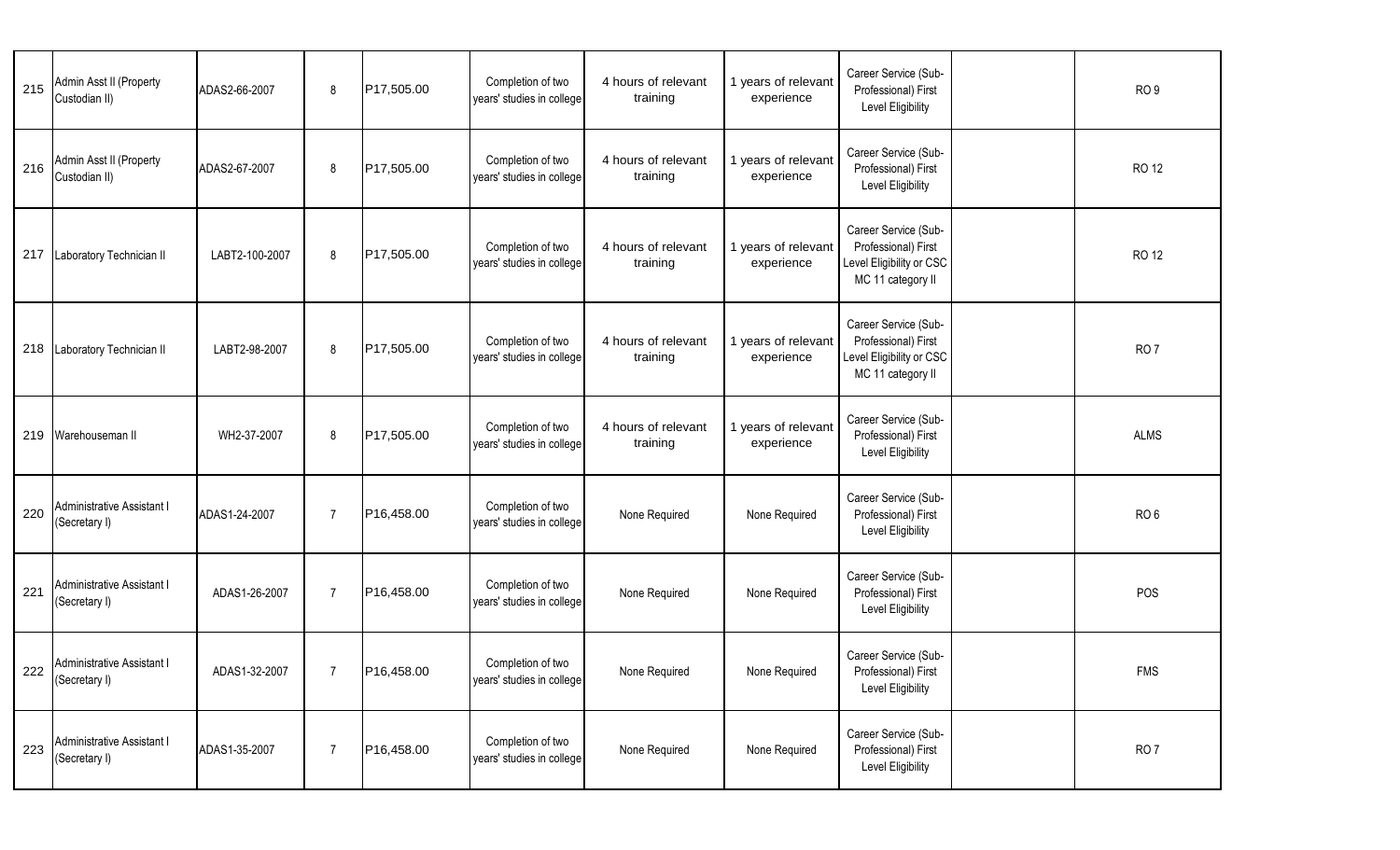| 224 | Administrative Assistant I<br>(Secretary I)             | ADAS1-44-2007   | $\overline{7}$ | P16,458.00 | Completion of two<br>years' studies in college                                                                             | None Required | None Required | Career Service (Sub-<br>Professional) First<br>Level Eligibility                 | RO <sub>1</sub> |
|-----|---------------------------------------------------------|-----------------|----------------|------------|----------------------------------------------------------------------------------------------------------------------------|---------------|---------------|----------------------------------------------------------------------------------|-----------------|
|     | 225 Administrative Asst 1                               | ADAS1-48-2007   | $\overline{7}$ | P16,458.00 | Completion of two<br>years' studies in college                                                                             | None Required | None Required | Career Service (Sub-<br>Professional) First<br>Level Eligibility                 | <b>ICFAS</b>    |
|     | 226 Prison Guard II                                     | PRISG2-141-2007 | $\overline{7}$ | P16,458.00 | Completion of two<br>years' studies in college                                                                             | None Required | None Required | Career Service (Sub-<br>Professional) First<br>Level Eligibility                 | RO <sub>9</sub> |
|     | 227 Prison Guard II                                     | PRISG2-67-2007  | $\overline{7}$ | P16,458.00 | Completion of two<br>years' studies in college                                                                             | None Required | None Required | Career Service (Sub-<br>Professional) First<br>Level Eligibility                 | RO <sub>6</sub> |
|     | 228 Prison Guard II                                     | PRISG2-68-2007  | $\overline{7}$ | P16,458.00 | Completion of two<br>years' studies in college                                                                             | None Required | None Required | Career Service (Sub-<br>Professional) First<br>Level Eligibility                 | RO <sub>6</sub> |
|     | 229 Prison Guard II                                     | PRISG2-83-2007  | $\overline{7}$ | P16,458.00 | Completion of two<br>years' studies in college                                                                             | None Required | None Required | Career Service (Sub-<br>Professional) First<br><b>Level Eligibility</b>          | RO <sub>2</sub> |
|     | 230 Prison Guard II                                     | PRISG2-88-2007  | $\overline{7}$ | P16,458.00 | Completion of two<br>years' studies in college                                                                             | None Required | None Required | Career Service (Sub-<br>Professional) First<br>Level Eligibility                 | <b>RO 4-B</b>   |
| 231 | Administrative Aide VI (Comm.<br>& Equipt. Operator II) | ADA6-48-2007    | 6              | P15,524.00 | Completion of two<br>years studies in<br>college or High<br>School Graduate<br>with Relevant<br>Vocational/Trade<br>Course | None Required | None Required | Communications<br>Equipment<br>Operator (MC No.<br>10 series of 2013-<br>Cat II) | <b>RO 10</b>    |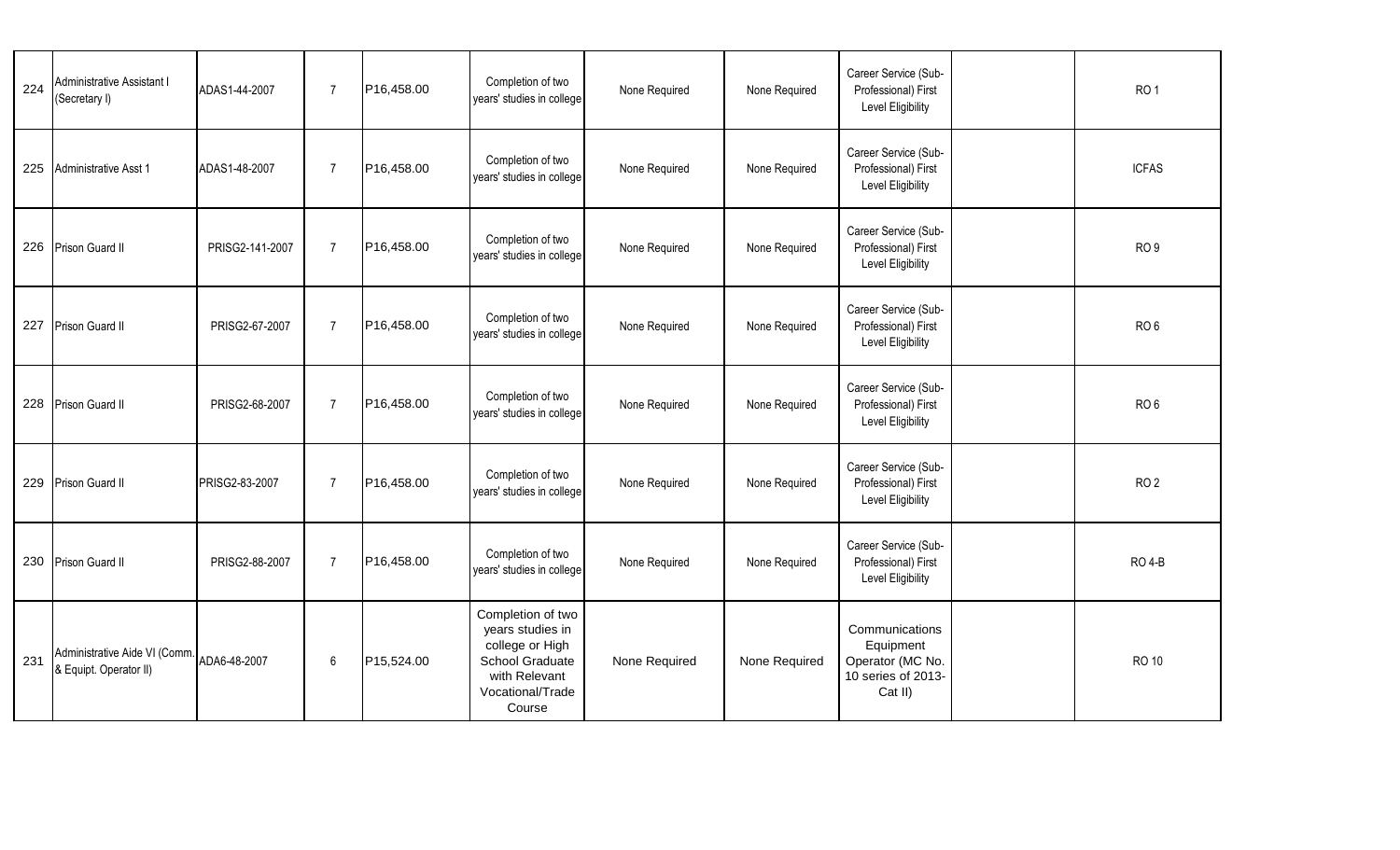| 232 | Administrative Aide VI (Comm.<br>& Equipt. Operator II) | ADA6-62-2007 | 6 | P15,524.00 | Completion of two<br>years studies in<br>college or High<br>School Graduate<br>with Relevant<br>Vocational/Trade<br>Course | None Required | None Required | Communications<br>Equipment<br>Operator (MC No.<br>10 series of 2013-<br>Cat II) | RO <sub>9</sub> |
|-----|---------------------------------------------------------|--------------|---|------------|----------------------------------------------------------------------------------------------------------------------------|---------------|---------------|----------------------------------------------------------------------------------|-----------------|
| 233 | Administrative Aide VI<br>(Storekeeper II)              | ADA6-40-2007 | 6 | P15,524.00 | Completion of two<br>years studies in<br>college                                                                           | None Required | None Required | <b>Career Service</b><br>(Subprofessional)/<br><b>First Level</b><br>Eligibility | LMS             |
| 234 | Administrative Aide VI (Fiscal<br>Clerk)                | ADA6-38-2007 | 6 | P15,524.00 | Completion of two<br>years studies in<br>college                                                                           | None Required | None Required | <b>Career Service</b><br>(Subprofessional)/<br><b>First Level</b><br>Eligibility | <b>FMS</b>      |
| 235 | <b>Communication Affairs</b><br>Assistant I             | CAA1-70-2007 | 5 | P14,641.00 | Completion of two<br>years studies in<br>college                                                                           | None Required | None Required | <b>Career Service</b><br>(Subprofessional)/<br><b>First Level</b><br>Eligibility | <b>PECIS</b>    |
| 236 | Administrative Aide III (Driver                         | ADA3-53-2007 | 3 | P13,019.00 | <b>Elementary Graduate</b>                                                                                                 | None Required | None Required | Drivers License (MC<br>11 s 96 Cat III)                                          | RO <sub>5</sub> |
| 237 | Administrative Aide III (Driver                         | ADA3-82-2007 | 3 | P13,019.00 | <b>Elementary Graduate</b>                                                                                                 | None Required | None Required | Drivers License (MC<br>11 s 96 Cat III)                                          | <b>ACAD</b>     |
| 238 | Administrative Aide III (Utility<br>Worker II)          | ADA3-11-2007 | 3 | P13,019.00 | Must be able to read<br>and write                                                                                          | None Required | None Required | None Required (MC<br>11 s 96 Cat III)                                            | ODDGA           |

Interested and qualified applicants should signify their interest in writing. Attach the following documents to the application letter and send to the address below not later than July 6, 2020

1. Fully accomplished Personal Data Sheet (PDS) with recent passport-sized picture (CS Form No. 212, Revised 2017) which can be downloaded at www.csc.gov.ph;

2. Performance rating **in the last rating period** (if applicable);

3. Photocopy of certificate of eligibility/rating/license; and

4. Photocopy of Transcript of Records.

QUALIFIED APPLICANTS are advised to hand in or send through courier/email their application to: